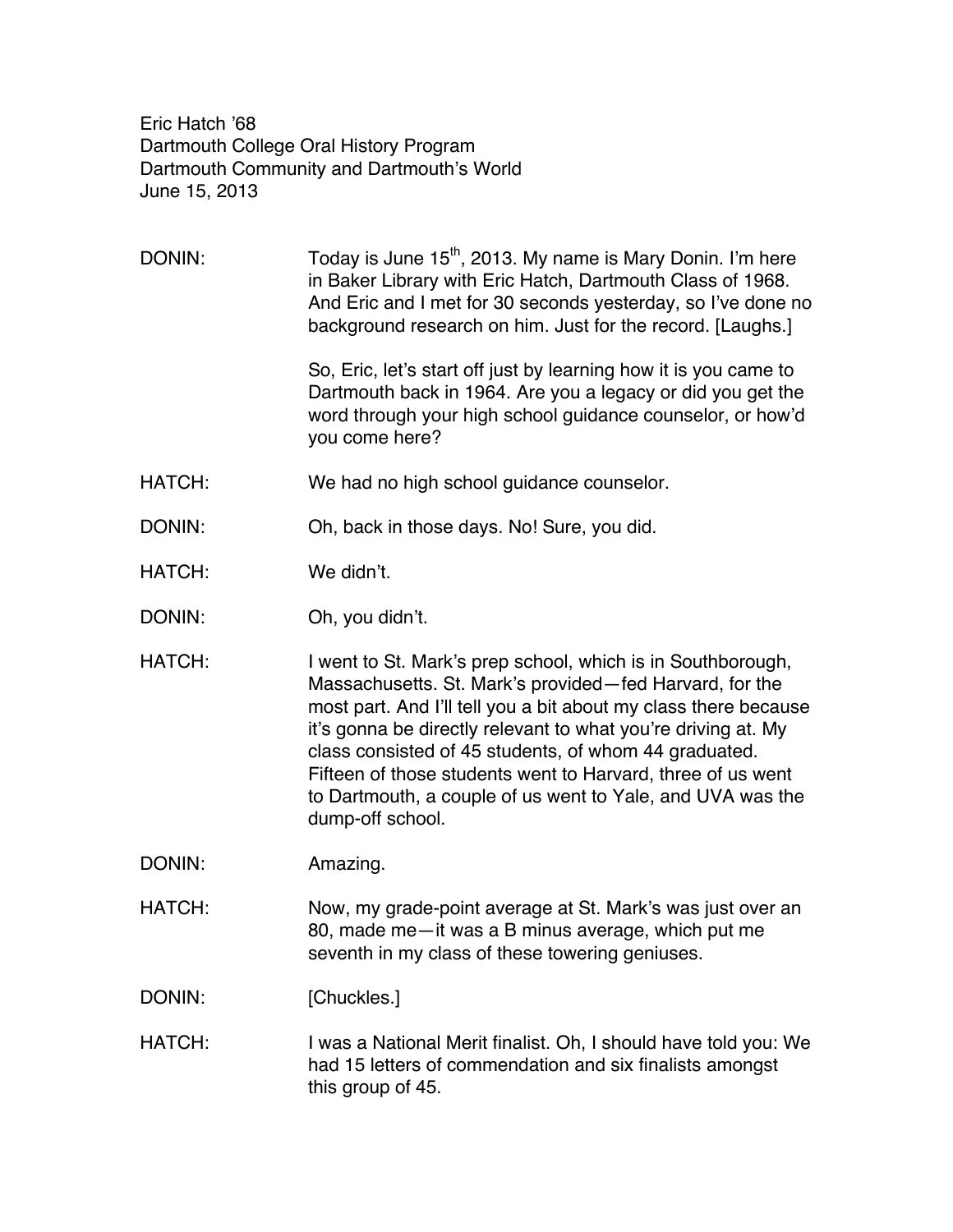| DONIN:        | Wow.                                                                                                                                                                                                                                                                                                                                     |
|---------------|------------------------------------------------------------------------------------------------------------------------------------------------------------------------------------------------------------------------------------------------------------------------------------------------------------------------------------------|
| HATCH:        | But I had this wonderful grade-point average. I did okay on<br>the college boards. They were around 1,300 when 800 was<br>tops. That's good. And I interviewed tolerably. The thing is,<br>Dartmouth knew all about this hellhole of intellectual activity.                                                                              |
| DONIN:        | Well, you were a feeder school for here, too, right?                                                                                                                                                                                                                                                                                     |
| <b>HATCH:</b> | Yeah.                                                                                                                                                                                                                                                                                                                                    |
| DONIN:        | Yeah.                                                                                                                                                                                                                                                                                                                                    |
| HATCH:        | And Dartmouth took a look, said, "St. Mark's, B minus<br>average. This guy's been-look at his boards." Early<br>decision.                                                                                                                                                                                                                |
| DONIN:        | Wow.                                                                                                                                                                                                                                                                                                                                     |
| <b>HATCH:</b> | My roommate, Sam Swisher, similar case. Early decision. No<br>problemo. John Pierce, the third in my class at school to<br>come here, was not early decision. He had some options,<br>but he chose here. And made it. All three of us were skiers,<br>although we didn't do that much skiing. Couldn't afford it. But<br>we were skiers. |
| DONIN:        | You'd grown up skiing.                                                                                                                                                                                                                                                                                                                   |
| HATCH:        | Oh, I did. Sam didn't, but he hung with me and he learned.                                                                                                                                                                                                                                                                               |
| DONIN:        | Yeah.                                                                                                                                                                                                                                                                                                                                    |
| HATCH:        | Now he skis fine and his kids are beautiful skiers.                                                                                                                                                                                                                                                                                      |
| DONIN:        | So had you been up here to see Dartmouth before you<br>applied?                                                                                                                                                                                                                                                                          |
| HATCH:        | Yeah. My dad drove me up. My father never went to college.<br>He kept getting kicked out of prep schools. [Both chuckle.]<br>He did. Two of them for pranks and one of them for being<br>dead honest when he passed a test he shouldn't have<br>passed, and they accused him of cheating, and he said, "No,<br>I didn't."                |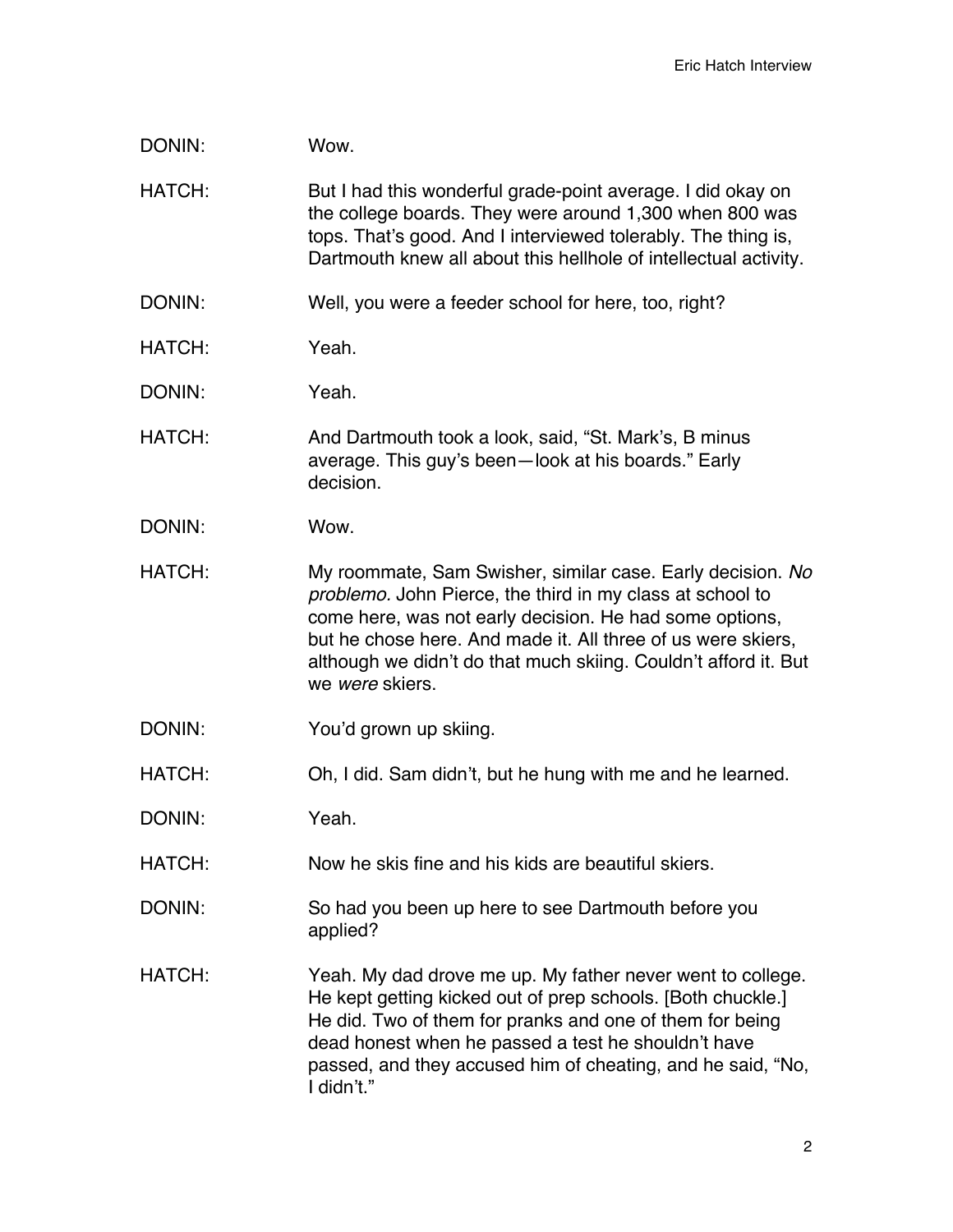| DONIN: | Oh, dear.                                                                                                                                                                                                                                                                                     |
|--------|-----------------------------------------------------------------------------------------------------------------------------------------------------------------------------------------------------------------------------------------------------------------------------------------------|
| HATCH: | Anyway, he's not the point of this story. But he came up, and<br>he loved the place, and I loved the place, and he said, "If you<br>get in, I'd really like to see you go here." And I said, "I think<br>it's beautiful, and the skiing's good. You betcha!" [Chuckles.]<br>So that was that. |
| DONIN: | Easy decision.                                                                                                                                                                                                                                                                                |
| HATCH: | Yeah. And I was A-rated for Harvard and Yale, so—and I<br>didn't want to go to Harvard 'cause I couldn't stand a) the<br>expense or b) the social stuff that went there. Yale would<br>have been okay, but-                                                                                   |
| DONIN: | Mm-hm. So was this a financial stretch for your family to<br>send you to college?                                                                                                                                                                                                             |
| HATCH: | You bet.                                                                                                                                                                                                                                                                                      |
| DONIN: | Yeah.                                                                                                                                                                                                                                                                                         |
| HATCH: | I was on scholarship. I was on scholarship at St. Mark's, and<br>I was on scholarship and worked kitchen patrol here.                                                                                                                                                                         |
| DONIN: | You worked—you had a part-time job.                                                                                                                                                                                                                                                           |
| HATCH: | Oh, yeah. I was the fastest dish scraper in the East.                                                                                                                                                                                                                                         |
| DONIN: | Right. Over in what's now Collis.                                                                                                                                                                                                                                                             |
| HATCH: | Yes. Well, what's now the Commons.                                                                                                                                                                                                                                                            |
| DONIN: | Right, the Commons, that's right; that was your dining hall.                                                                                                                                                                                                                                  |
| HATCH: | That was the dining hall.                                                                                                                                                                                                                                                                     |
| DONIN: | Yeah.                                                                                                                                                                                                                                                                                         |
| HATCH: | With the Richard Hovey murals that got covered up.                                                                                                                                                                                                                                            |
| DONIN: | Yes. That's another story.                                                                                                                                                                                                                                                                    |
|        |                                                                                                                                                                                                                                                                                               |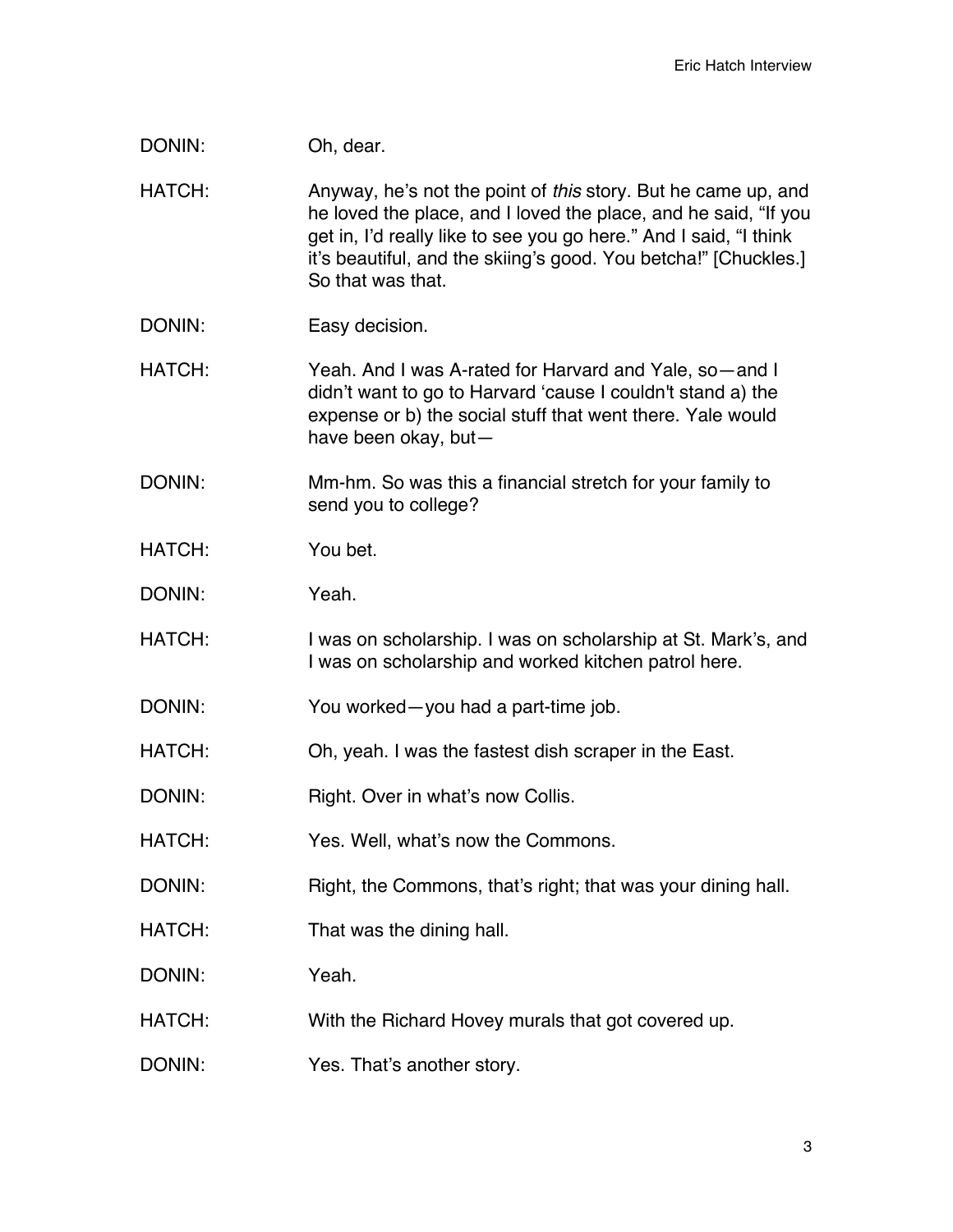- HATCH: Wrong thing to do, in my opinion. They were very good murals. And just the thing adolescent males needed [chuckles] to see.
- DONIN: Right. [Laughter.] So you had a bunch of pals who arrived here with you.
- HATCH: I had one pal and one friend. And the friend, John and I John Pierce and I were never close. We weren't hostile. We weren't close.
- DONIN: He was the other one who came from St. Mark's?
- HATCH: From St. Mark's, right. But when I got here, I learned, to my pleasure, that 85 percent of my class came from public schools.
- DONIN: Is that right?
- HATCH: Yes, ma'am.
- HATCH: And I was thrilled by that because I had been—I had turned my back firmly on the social structures that went with schools like St. Mark's. I didn't approve of the caste system that they had. I stopped going to debutante parties and said, "No, thank you. *Nyet.*"
- DONIN: What made you—
- HATCH: I've always regretted it. That was the choice.
- DONIN: Yeah. So why did you take that position? At that young age, why—
- HATCH: Because what I saw was what I thought at the time was and still think, was a massive exercise in hypocrisy, in everything from sexism (which was not a term that existed, but the reality sure did) to social assumptions to, "Where are you folks making your judgments politically? Where are they coming from? Your parents? Well, aren't you thinking for yourself? [Sighs.] You've got an education that equipped you. C'mon, guys."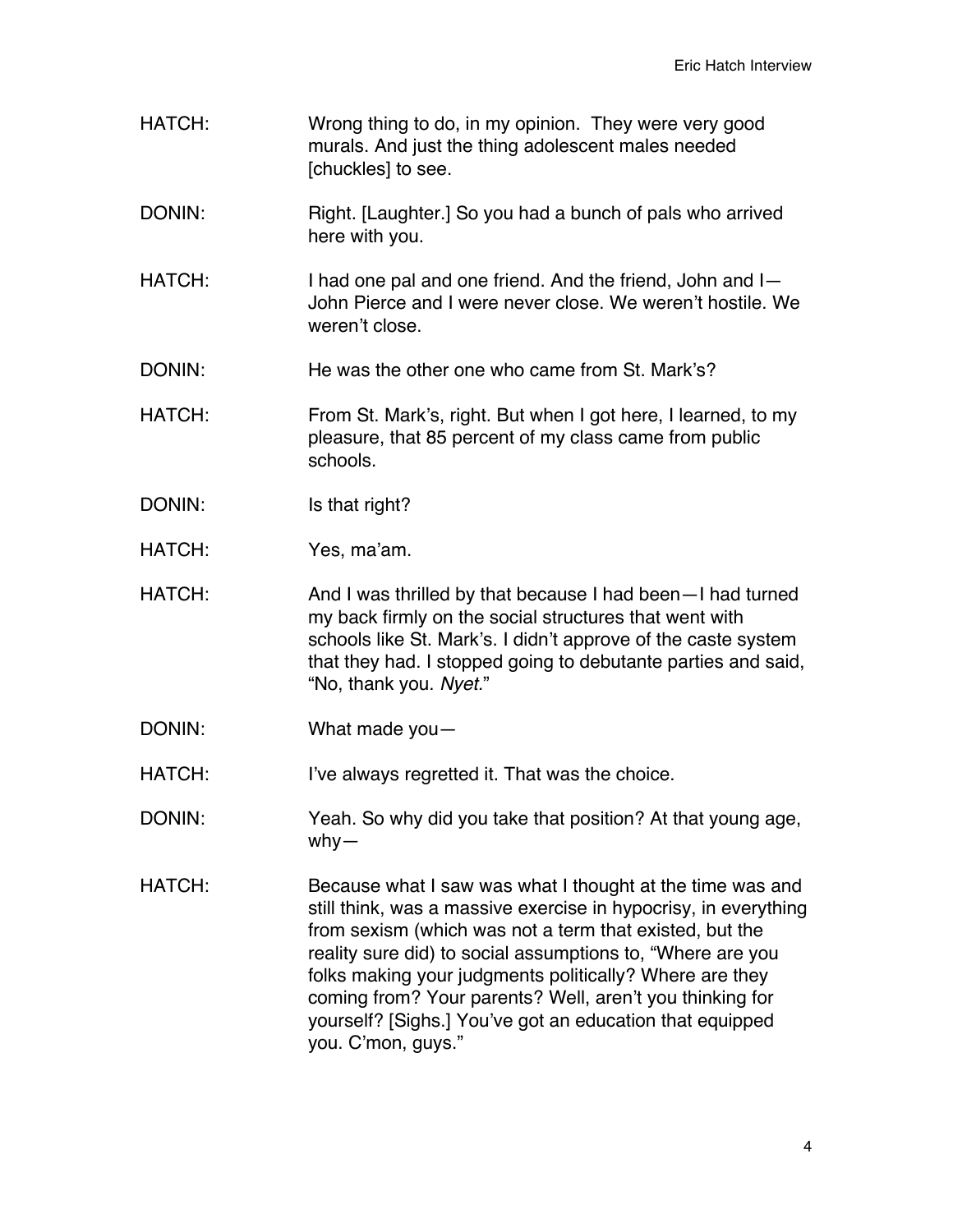- DONIN: Well, did you experience this notion of belonging and not belonging?
- HATCH: Oh, I've been an outsider since I was a kid.
- DONIN: I was gonna say, going as a scholarship student to one of these elite private schools, you must have felt somehow—
- HATCH: Sure. And socially I was—my family background was New York social upper class for years and years and centuries. That kind of went poof in the Depression, and it was okay with me because I just didn't buy it. What I valued was the education that I was getting. You know, it's terrific! St. Mark's was—you know, it was a grinder, but it was a worthwhile grinder. You learned to think. You learned to write. And Dartmouth, of course, was far better. [Chuckles.]
- DONIN: And you probably arrived here far better prepared, and this is anecdotally from these interviews—the private school men, at that point, were better prepared. They knew how to write. They knew how to study.
- HATCH: Oh, intellectually it was not gonna be a problem for me, but socially it was a huge change.
- DONIN: From St. Mark's to here?
- HATCH: Absolutely. And the reason was that at St. Mark's your life was largely predetermined. It worked by bells.
- DONIN: Right.
- HATCH: Not here.
- DONIN: You had choices.
- HATCH: Well, I'll tell you, first semester my grades were a B and two D's. I made the mistake of taking German at 8 in the morning. [Chuckles.]
- DONIN: That's your first mistake.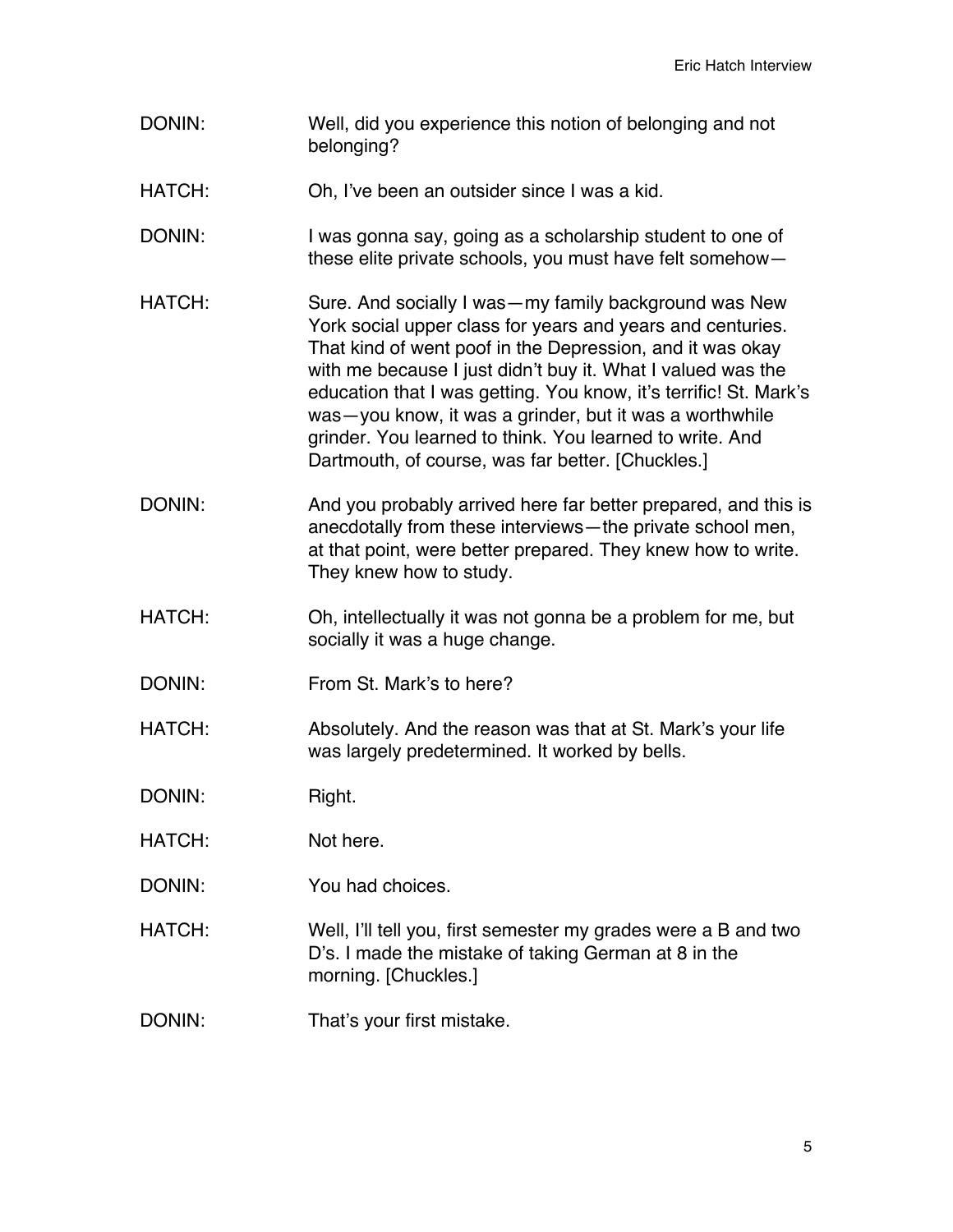- HATCH: French is native to me, so I thought I could do German. Wrong! And chemistry. And my math just wasn't strong enough.
- DONIN: Mm-hm.
- HATCH: So Professor [Roger] Soderberg, who was my class adviser—I went to see him, and I said, "Look, you know, I'm just not making it." He said, "What are your grades?" I told him. And he said, "What's going on in chemistry?" I said, "Well, I've got Ken Sharp. He's a graduate student. He's a mentor. He's coaching me, and I'm still not fundamentally getting it." And he says, "You're working. I know that." I said, "Yeah, you bet I am. I'm just not doing—something's not clicking here." And he said, "Well, I advise you to study your German." And I passed [chuckles] the chemistry course, and I passed the German, so that's why the B and two D's instead of a B and two E's.
- DONIN: Right, right.
- HATCH: My next semester, the grades were A and two C's, then two A's and a B, and thereafter I got A's.
- DONIN: So you got it.
- HATCH: Oh, I worked the system out.
- DONIN: Yep.
- HATCH: I figured out how to I'm not gonna I'm bright enough, but…I learned how to game the system. I learned how to listen for key points. I learned that on the first day of any class, your prof is going to give away his or her—and it was all his in those days—thesis, the axe he's grinding, and then everything you read, you sort into pro-thesis, anti-thesis and irrelevant, which eliminates the burden of memory. And then you just make sure that you argue with your professor cogently at least twice a semester. [Snaps fingers.] Job done.

DONIN: Mm-hm.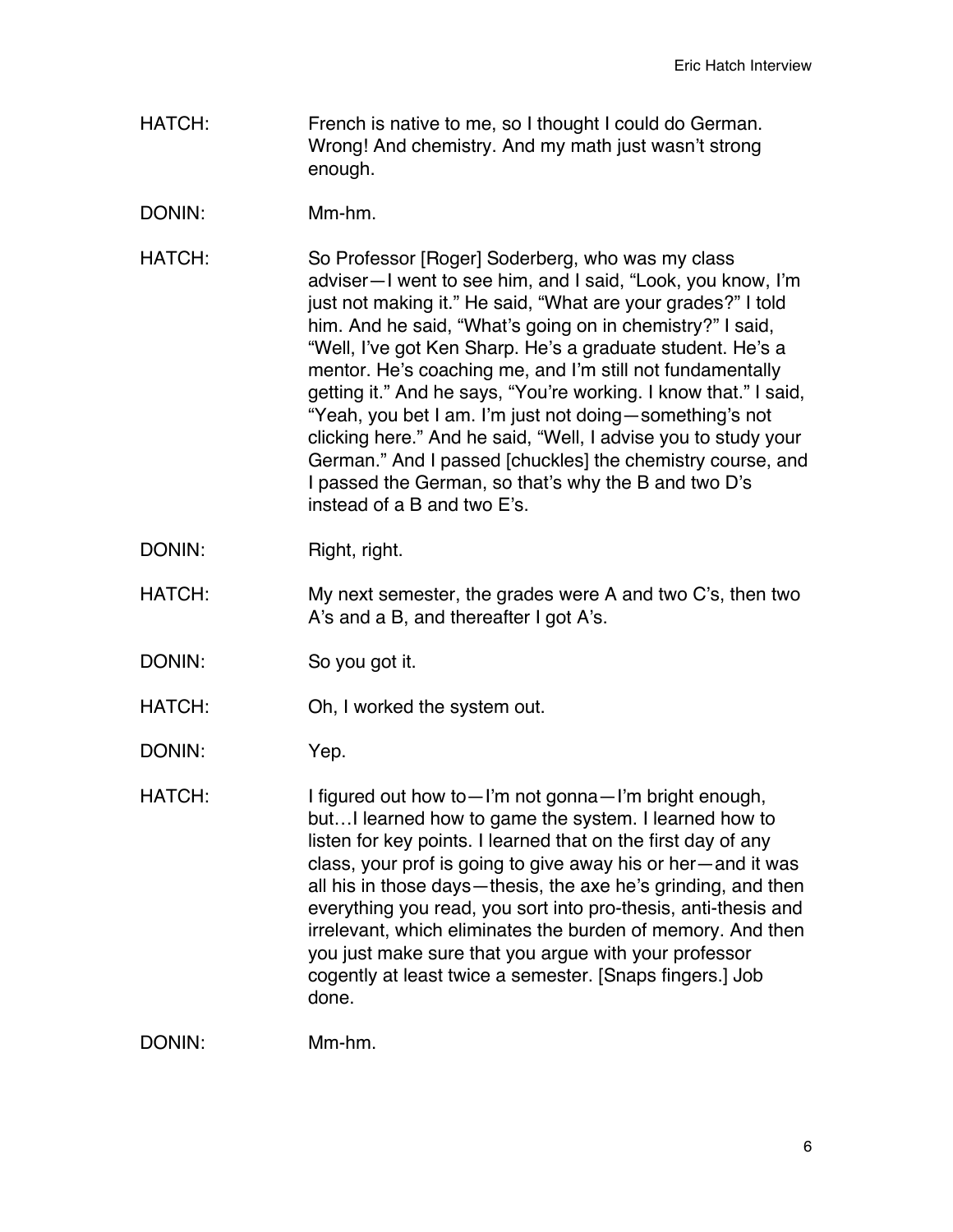- HATCH: I mean, that's more cynical than it needs to be, but there *is* a system to it.
- DONIN: Yep. So you got the academics pinned down. How 'bout the social?
- HATCH: That was harder. I was an active participant in my classes, and I can remember a water fight that went on on the Green, and three guys came after me with buckets and said, "Next time keep your mouth shut in class."
- DONIN: Oh, really!
- HATCH: Yep.
- DONIN: Anti-intellectual.
- HATCH: Very much.
- DONIN: Aha. So did you take that to heart?
- HATCH: Hell, no.
- DONIN: Didn't listen to them.
- HATCH: I took it to heart emotionally, but I was here to-if I'm engaged in something, I'm gonna ask questions. Nature of the beast.
- DONIN: Yup.
- HATCH: Can't help it.
- DONIN: Plus you're working hard to help pay your tuition.
- HATCH: Well, that too.
- DONIN: Yeah. So did you decide to go with the whole Greek life thing?
- HATCH: Nope. I was rushed by a few, pledged by none and didn't mind that, and I worked out a sort of social membership, it was called, at—what the hell was it? Phi Psi, where I could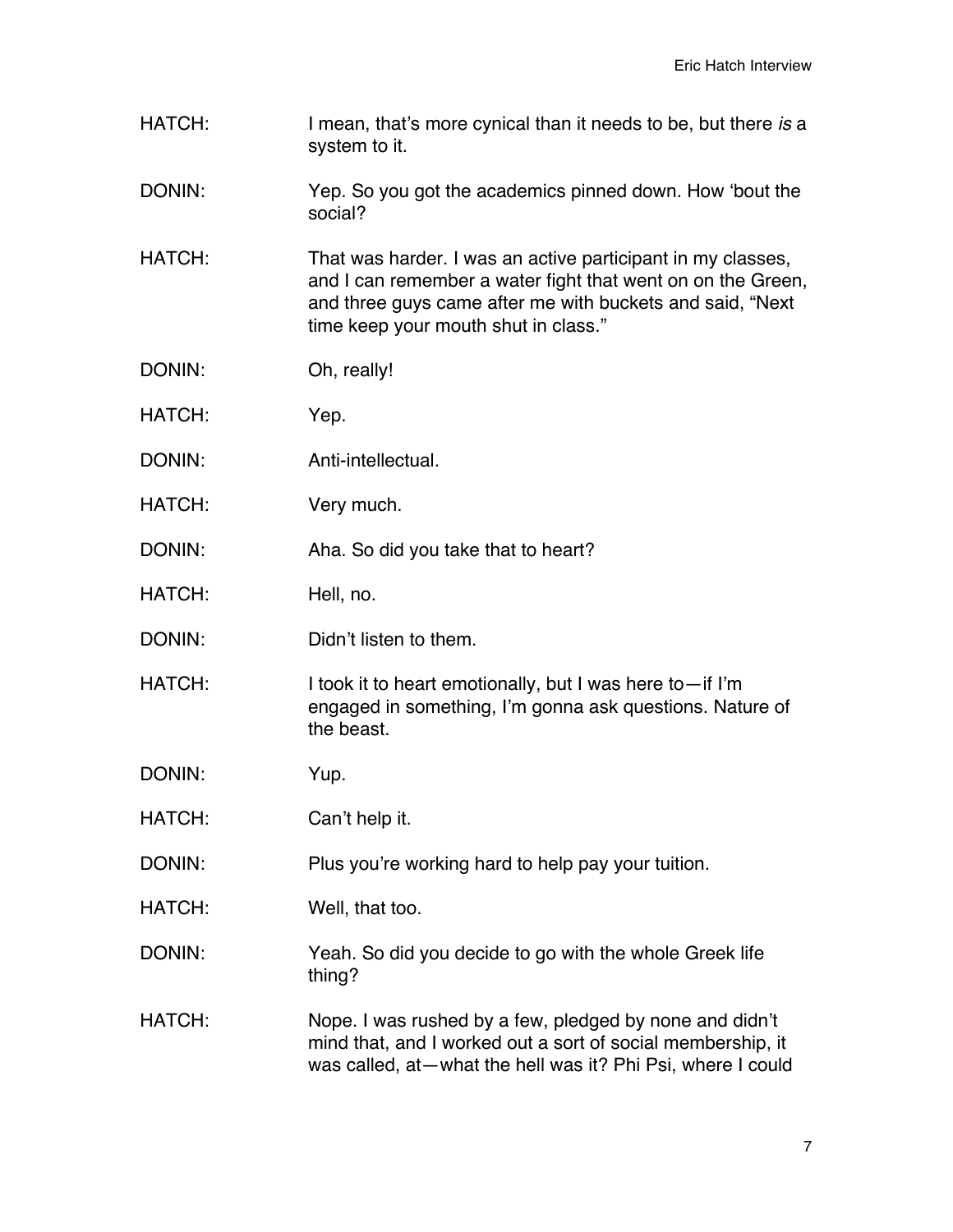park in their lot and go to their parties and pay some fees, but I was not a brother.

- DONIN: Oh, interesting. Why?
- HATCH: Phi Kappa Psi.
- DONIN: I mean, what was—
- HATCH: They never pledged me during the time that that was available, but they thought I was okay, so—
- DONIN: Uh-huh. So you were sort of an unofficial member.
- HATCH: Unofficial member.
- DONIN: Ah. And did that become your group of pals, or did your dorm—did you have friends on your floor?
- HATCH: I had friends in the dorm.
- DONIN: What dorms were you in?
- HATCH: Fayerweather all four years. And my various roommates are—well, Sam Swisher is still—you know, I met him when he went to St. Mark's as a day student and hadn't hit puberty yet. And he and I are as still as close as people can be.
- DONIN: That's wonderful.
- HATCH: That is. It chokes me up to have that kind of a relationship.
- DONIN: Yeah.
- HATCH: And my other roommate, Dennis Donahue, and I are still good friends. John "Bear" Everett—he was a roommate for one trimester, and we went different ways, but we get along okay. I did have other friends.
- DONIN: On the floor or in the dorm?
- HATCH: On the floor, in the dorm, and some scattered in other dorms, but they mostly don't come to reunions.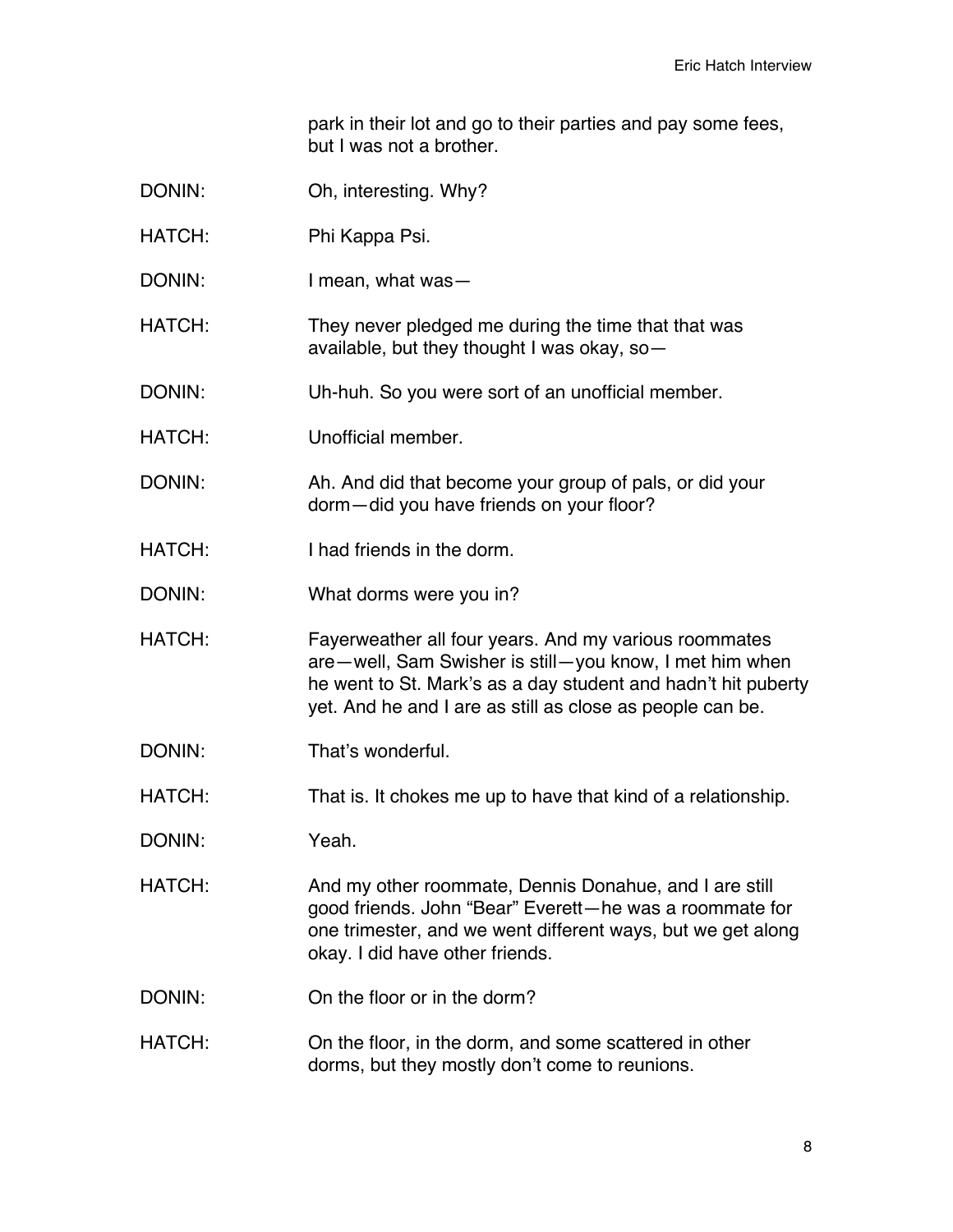| DONIN:        | So who became your sort of core group? Was it the guys in<br>Phi Psi?                                              |
|---------------|--------------------------------------------------------------------------------------------------------------------|
| <b>HATCH:</b> | No, it would have been the guys in Fayerweather. Insofar as<br>I had a core group, that would have been it.        |
| DONIN:        | Did you - I mean, I saw on the one profile I saw, you were<br>active in WDCR, right? - the radio station.          |
| HATCH:        | Very. I did "The 11 o'clock news, 15 minutes of news, sports<br>and weather, brought to you by Coca-Cola."         |
| DONIN:        | You do have a good radio voice.                                                                                    |
| HATCH:        | Well, I had done radio before I came to Dartmouth, so.                                                             |
| DONIN:        | At St. Mark's?                                                                                                     |
| HATCH:        | No. My dad owned a 500-watt daytimer.                                                                              |
| DONIN:        | [Laughs.] Well, you've got the perfect voice for it. So was<br>that a group that you became socially -             |
| HATCH:        | Again, individuals within that group, but not as a unit.                                                           |
| DONIN:        | Right, right.                                                                                                      |
| HATCH:        | I was alwaysattached to but not really in most<br>organizations that I had things to do with.                      |
| DONIN:        | And that was your choice?                                                                                          |
| HATCH:        | I don't think so. I think that—and I do not know the reasons<br>for this. I was never really trusted.              |
| DONIN:        | Trusted?                                                                                                           |
| HATCH:        | Trusted. I wasn't reliable in whatever sense it is kids mean<br>by that. I don't think I was seen as reliable.     |
| DONIN:        | Were you aloof?                                                                                                    |
| HATCH:        | I don't think so, although I could get that way when offended.<br>But I don't think so. Good question, by the way. |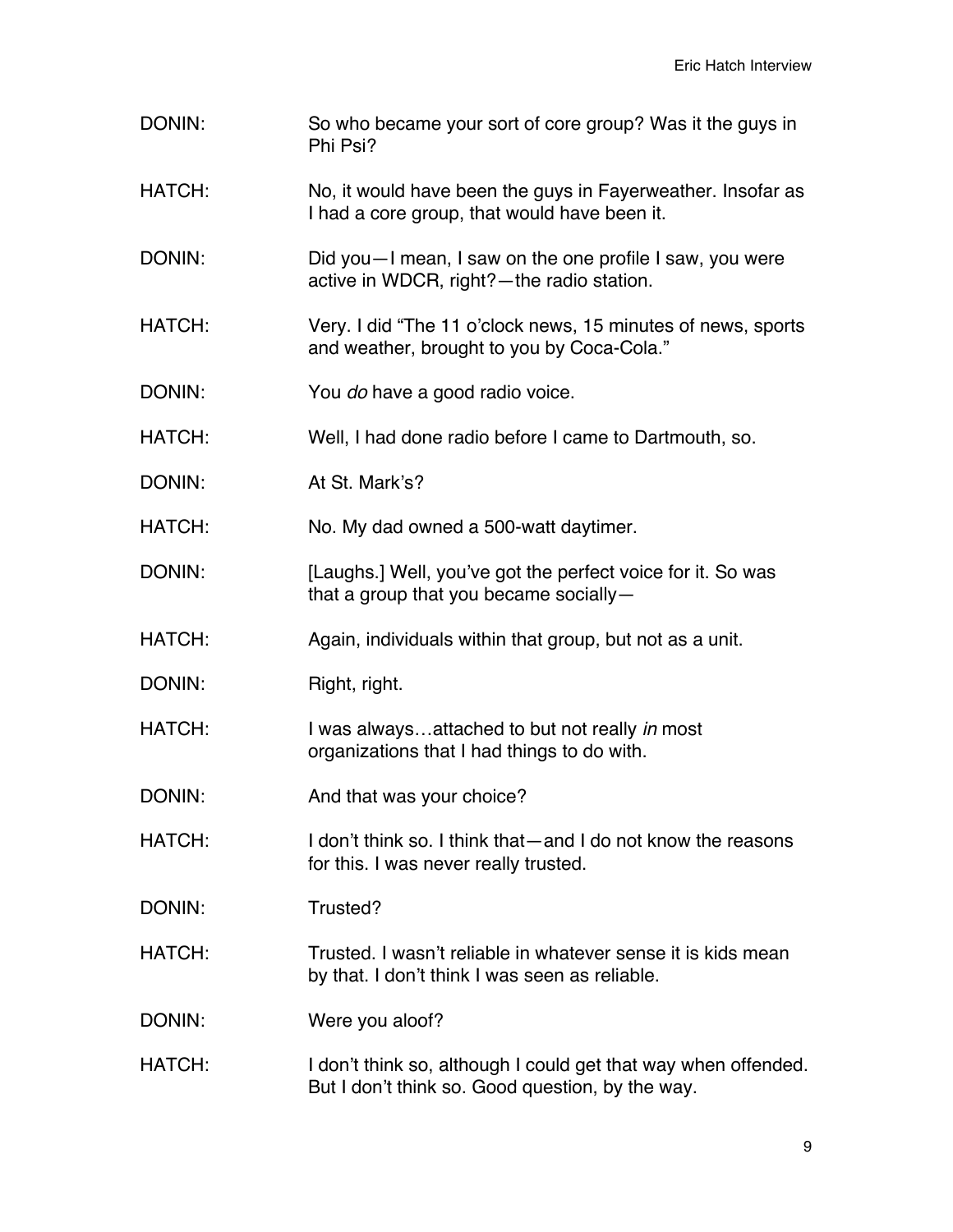- DONIN: But it's fair to say that some people just aren't joiners.
- HATCH: Well, I'm not terribly. I mean, I have functioned well on my own since I was 17 and went to France for the summer—16. I had my  $17<sup>th</sup>$  birthday in Paris.
- DONIN: Was this a summer break when you did it?
- HATCH: Yeah.
- DONIN: Oh. Great.
- HATCH: An aunt had died and left—she left her will in ship shares, which is how the whaling captains did it. And the closer you were to the captain, the more money you got. And she did her will that way based on how closely you were genetically related to her.
- DONIN: [Laughs.]
- HATCH: So I got enough money to go to Europe for a summer.
- DONIN: Oh, that's great.
- HATCH: It cost, I think, about twelve hundred bucks total. [Laughs.]
- DONIN: Those were the days.
- HATCH: Those were the days.
- DONIN: [Chuckles.]

So had you made up your mind about a major when you got here?

- HATCH: No. I thought I was going to be in the sciences. One of the reasons I went to St. Mark's was that they had the strongest science program in the country for biological sciences. And I'd been assuming I was going to wind up being a molecular biologist until I tripped up on the math when I got here. And then I took the line of least resistance, and that was English.
- DONIN: Oh, is that right? You enjoyed English.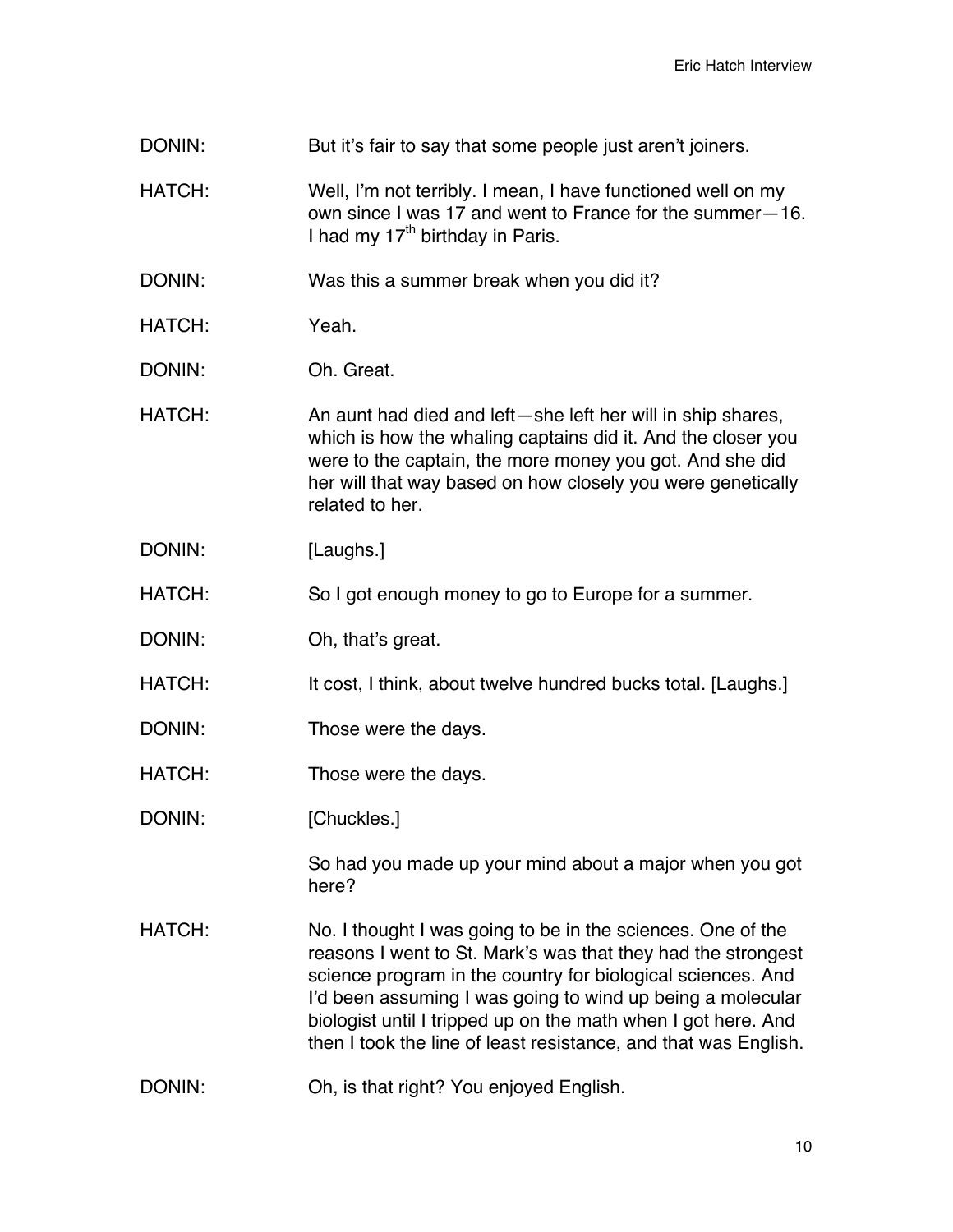HATCH: Line of least resistance.

DONIN: Easiest for you.

HATCH: Easiest for me. I love reading. I learned critical thinking skills early on, and they improved, and my writing improved as I went through Dartmouth, largely thanks to Peter Bien.

- DONIN: Oh, Peter Bien.
- HATCH: One of my favorite people.
- DONIN: Yeah.
- HATCH: And Peter took one look at me and said, "Your writing is academically excellent, and you don't breathe life into it. Get over it." [Laughter.] He was right, so—
- DONIN: Yeah. That's great. He still lives around here, doesn't he?
- HATCH: Oh, does he? I didn't know!
- DONIN: Yeah. I think he's out at Kendal.
- HATCH: I figured he'd be out in his summer place in the Adirondacks by now.
- DONIN: Well, I'm pretty sure that they at least spend their winters up at Kendal.
- HATCH: How nice to know that.
- DONIN: Yeah.
- HATCH: He and Chrysanthe were terrific to me. You know, Peter was just a—I thought the world of him.
- DONIN: Now, you mentioned another teacher here. Who was it?
- HATCH: There were several that I really loved.
- DONIN: You wrote in your 40<sup>th</sup> reunion—oh, Henry Terrie.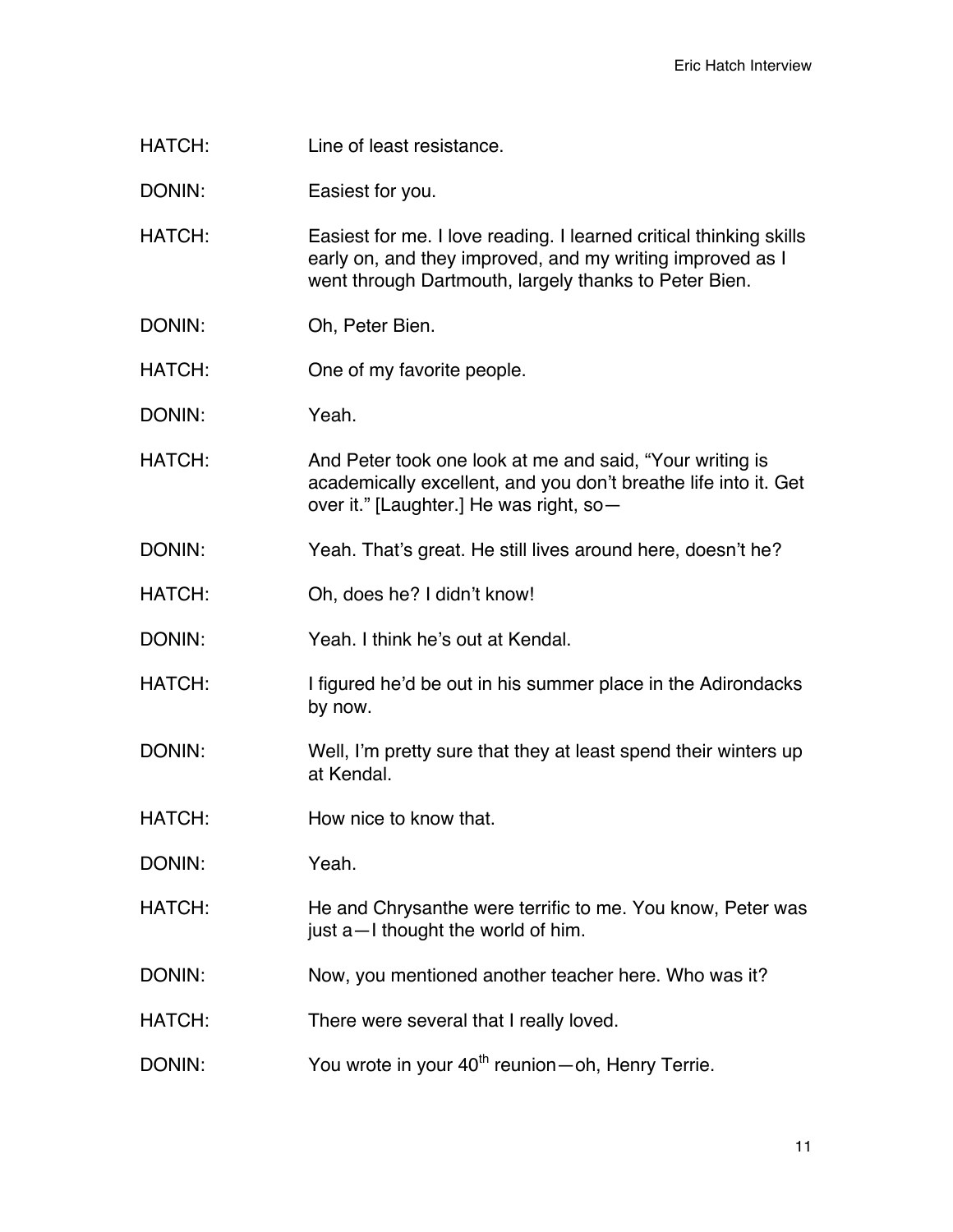- HATCH: Henry Terrie. Henry Terrie was the type of the literary professor—he was a gentleman, and I mean that in terms of his values as well as his manners. And he encouraged me— I did a paper on *The Golden Bowl* by Henry James, and he encouraged me to think about publishing it. And he also encouraged me to go on for my doctorate in English.
- DONIN: Did you do that?
- HATCH: Yes.
- DONIN: Aha! Right from here?
- HATCH: Yep.
- DONIN: Wow. And—
- HATCH: Funny story. Here we go:
- DONIN: Okay.
- HATCH: The Sanborn House—if I had a place I belonged, it was Sanborn House.
- DONIN: Oh, yes, of course.
- HATCH: Where the English—
- DONIN: Serving tea-
- HATCH: Yes. Tea at Sanborn House was the daily ritual. Fifteen cents got you two cookies and one cup of tea.
- DONIN: It hasn't changed much. I think it's 20 cents or maybe 25 now.
- HATCH: It's underwritten. Somebody left it in their will.
- DONIN: Clearly.
- HATCH: Anyway, the great thing about Sanborn House was that you did in fact get to talk to your professors as if they were humans. And that was worth its weight in gold. So I got a postcard one day, a yellow postcard; I remember the color—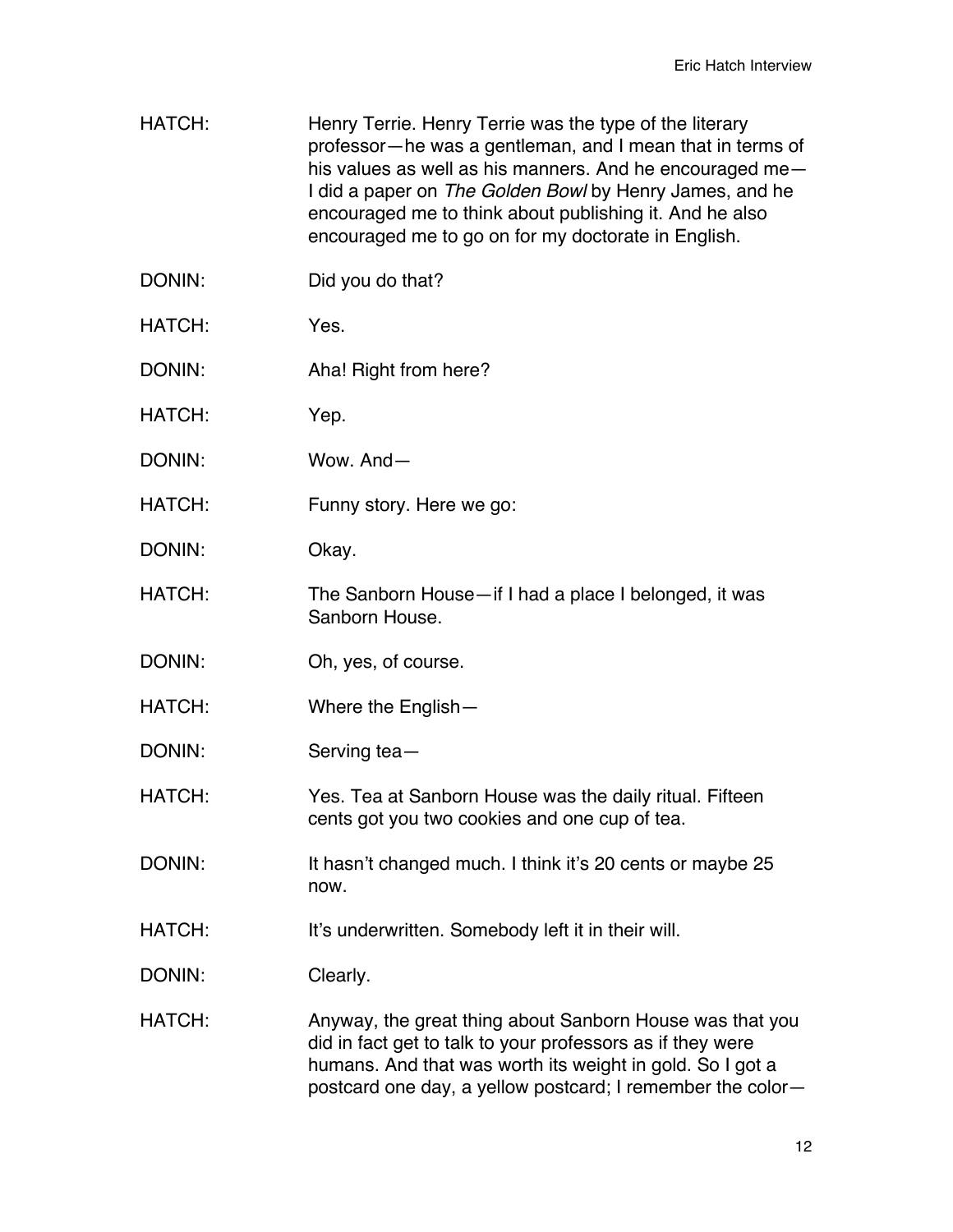from the University of Virginia, saying, "Dear Honor Student, Have you considered coming to UVA for grad school?" You know, "Here's a little form. Fill it in. How much money would you like to have?" So I wrote down something extravagant, like \$8,000, which was huge.

So I went over to Sanborn House for tea and waved this thing around, and what I got was dead silence. "Eric, UVA is recruiting you? WHAT? You should go! Absolutely, you should go there!" I said, "Why? It's our dump-off school from St. Mark's." "No, no, no, not in English. It's the number three ranked school in the world."

- DONIN: Oh, for graduate work.
- HATCH: Yeah. See, I had no clue. All I had was my St. Mark's—
- DONIN: Your prejudice from St. Mark's.
- HATCH: —where the dumb students go is UVA. [Laughs.] Not that there were any dummies, but—
- DONIN: Yeah.
- HATCH: [Laughs.]
- DONIN: So you went.
- HATCH: Well, I negotiated. And this is likewise a—well, I'll just roll with it. Went down—I was accepted for graduate studies both at Rutgers and at UVA. And I was trying to negotiate the best deal, which you could do in those days. And finally one March day I went down to UVA, drove from here down, with Charles C. Adams Jr., who was interested in law school there—
- DONIN: Yes, I know Charles C. Adams Jr.
- HATCH: You do, do you?
- DONIN: We'll talk about that off the tape.
- HATCH: Yes, off the tape.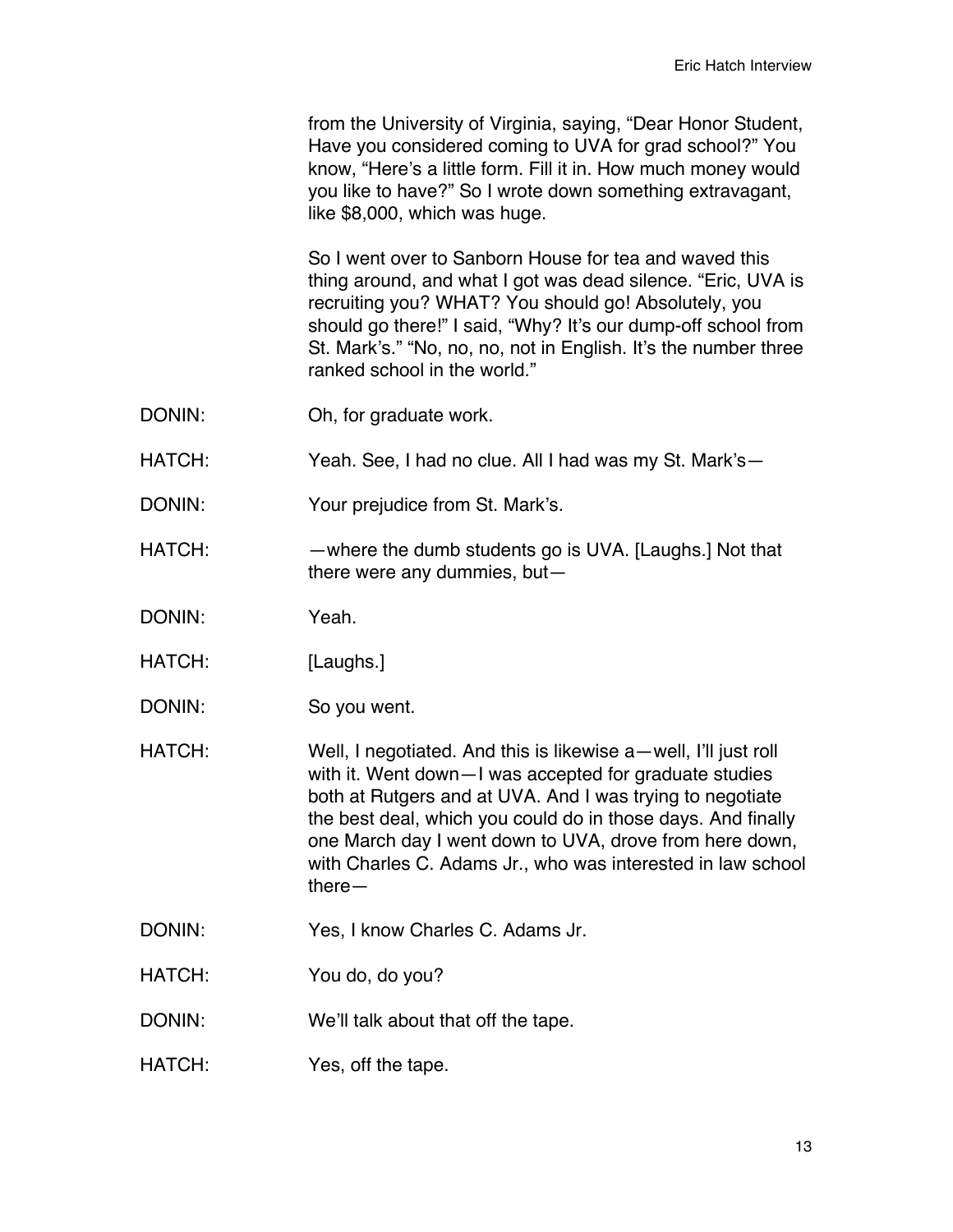## DONIN: [Chuckles.]

- HATCH: Anyway, Chuck and I went down there, and here it is, spring. The flowers are in bloom, Mr. Jefferson's academical village is resplendently beautiful, and I walk into this dusty enclave and find Fredson Bowers, the Shakespearean scholar, who was chairman of the department. And he said, "Mr. Hatch, we very much want you to join us here at The University"— "the university"—that's how it was *always* called. And I said, "Well, I would very much like to join you, too, but there's a little matter of funding." And he said, "Mr. Hatch, [clears throat] you know, we've made you the best offer we can. I have no more funds forthcoming. I have no more funds at present, but I do have some sources that I think may open up, and if I do, you will be on the head of the list. Now, no more shenanigans. Are you in or are you out?"
- DONIN: Oh!
- HATCH: I said, "I'm in." He leaned back in his chair and stretched his arms back over his head and said, "By the way, Mr. Hatch, what do you know about our doctoral program?"
- DONIN: [Chuckles.]
- HATCH: I said, "Really very little, sir." And he said, "Well, it's a fouryear program. We have 200 students in it, of whom 100 are first year."
- DONIN: Oh.
- HATCH: I said, "I see." He said, "Oh, I'm sure we'll look forward to seeing you every year."
- DONIN: [Chuckles.]
- HATCH: "But there is something called permission to proceed, which you get at the end of your first year." I said, "Well, then, that's the first thing I need to worry about. Thank you very much." And Fredson was as good as his word, and he got me an NDEA Title IV fellowship for twenty-five hundred bucks plus free tuition plus an allowance for housing and—

```
DONIN: Golly!
```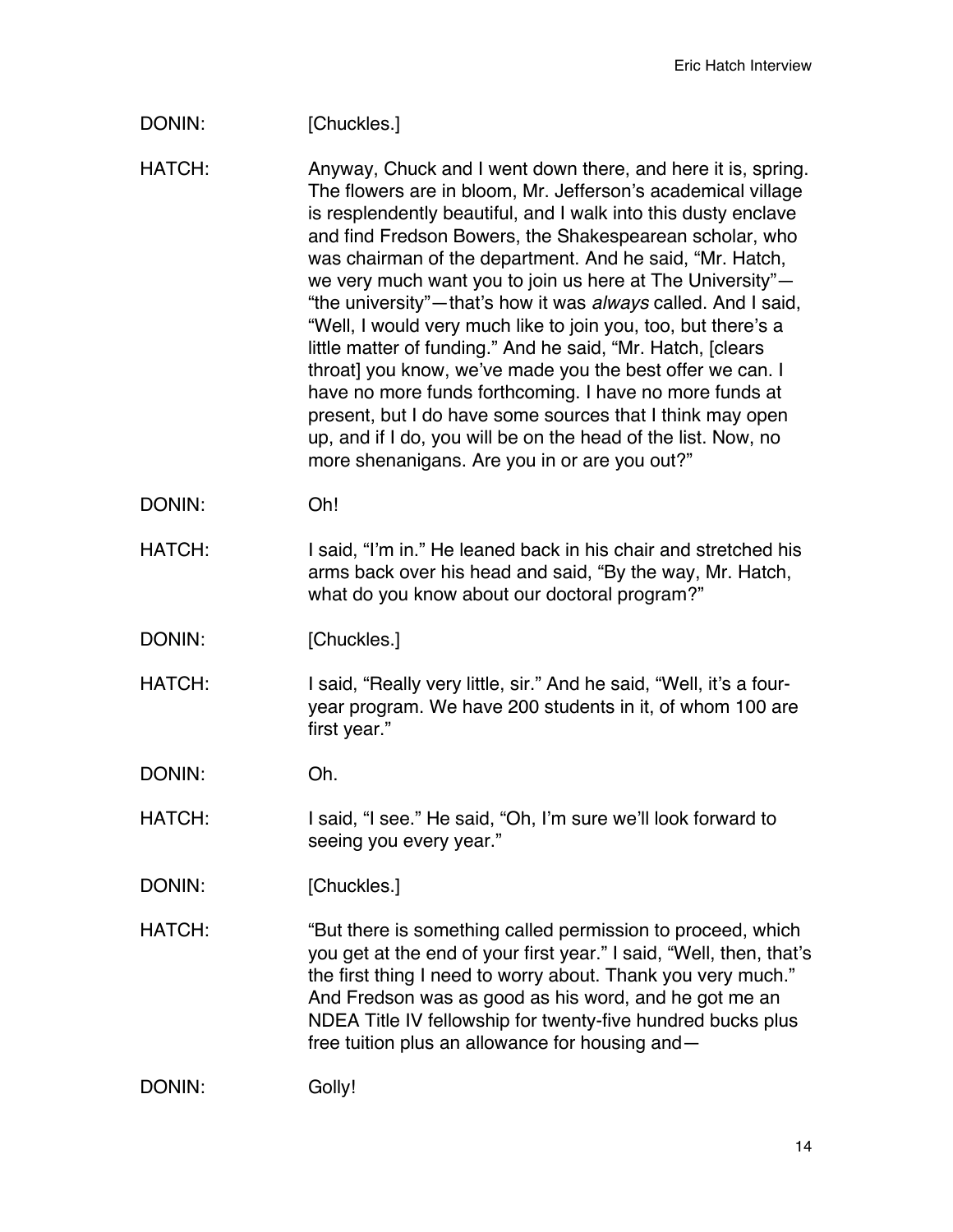- HATCH: He was as good as his word.
- DONIN: So it was basically a free ride.
- HATCH: Pretty much.
- DONIN: Almost.
- HATCH: Yeah. I had to borrow a little money. My parents were tapped out. But not much.
- DONIN: That's—
- HATCH: So Fredson kept his word.
- DONIN: Yeah. And how was *that* experience?
- HATCH: UVA was simultaneously a barrel of fun and totally fearinducing.
- DONIN: That first year especially.
- HATCH: That didn't bother me. I got through my first year the way I'd been successful at Dartmouth, which was finding ways to be clever instead of ways to work hard.
- DONIN: [Chuckles.]
- HATCH: And I got permission to proceed, but I decided to drop out because *I* wasn't satisfied that I was doing things—doing it right or getting what I should, and I wanted to—so I taught in Connecticut for two years, in high school, where I met my bride-to-be. When she graduated, I started dating her, and 42 years later we are still married.
- DONIN: That's wonderful.
- HATCH: Yeah. Thank God somebody's earning money!
- DONIN: [Chuckles.]
- HATCH: But anyway, that's—I found—and then, so after two years, I went back to UVA without as good a deal, some deal but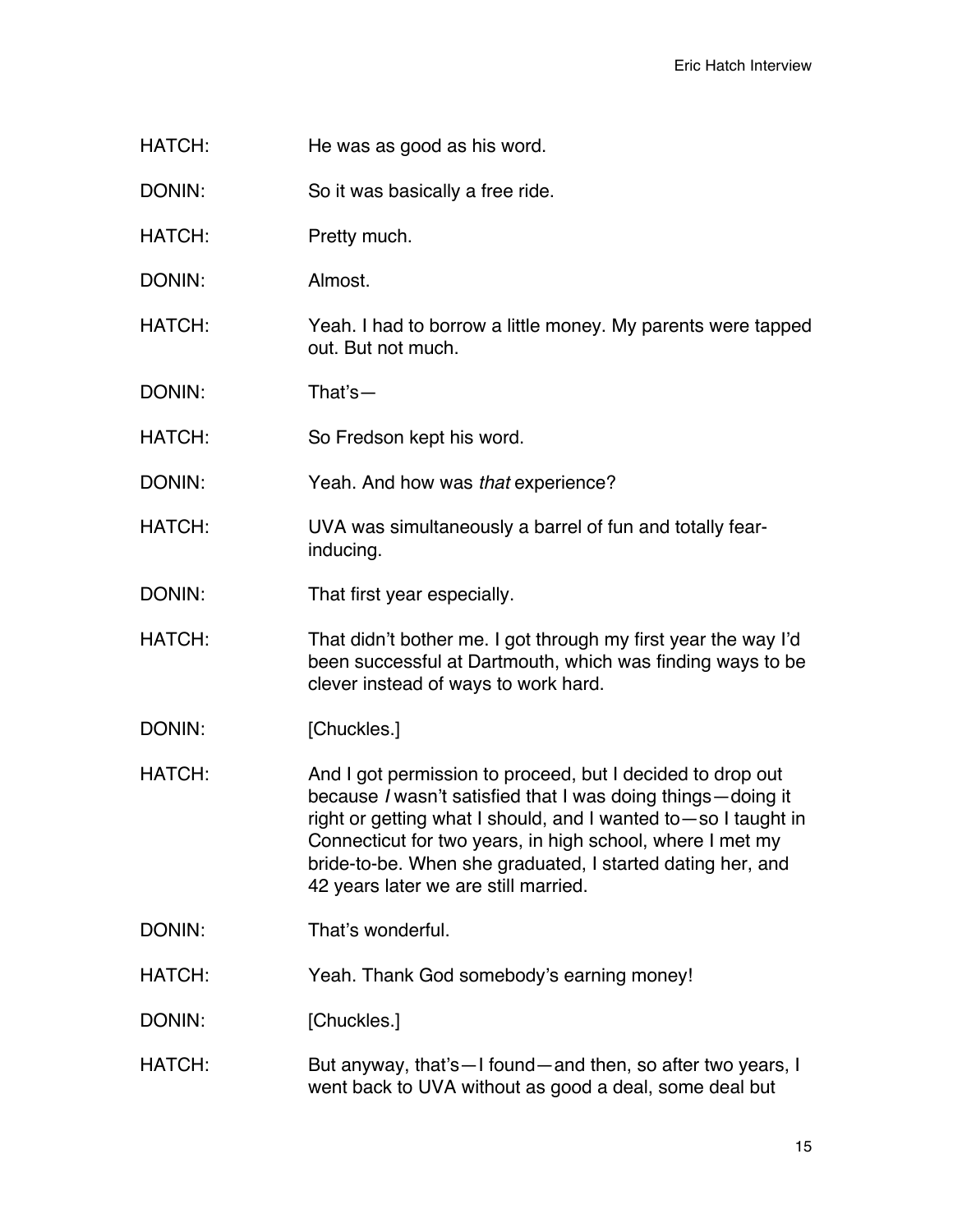nowhere near as good a deal, though that, too, improved. It was very, very competitive.

- DONIN: Even in a matter of a couple of years it had become more competitive.
- HATCH: Well, it was competitive for financial aid. Once you're in, you're in.
- DONIN: Right.

HATCH: And we've got permission to proceed. "Yeah, okay, you're here." But you were ranked as students for financial aid. Luckily, I ranked third in that group, so I got what there was to get. I also was the thirteenth and last person in my class to get a job.

- DONIN: Is that right?
- HATCH: Yep.
- DONIN: Nineteen sixty-—well, by then—
- HATCH: Nineteen seventy-four.
- DONIN: Gee.
- HATCH: Yeah.
- DONIN: Terrible.
- HATCH: And that job was at the University of Cincinnati. It was a three-year terminal contract, so it terminated, and I looked at people clinging to "the profession" (quotations marks) by their fingertips and went and did something else, and I've had a very varied and interesting life.
- DONIN: Mmm. So it doesn't speak well for Ph.D.s in English, does it?
- HATCH: Sure doesn't.

DONIN: No.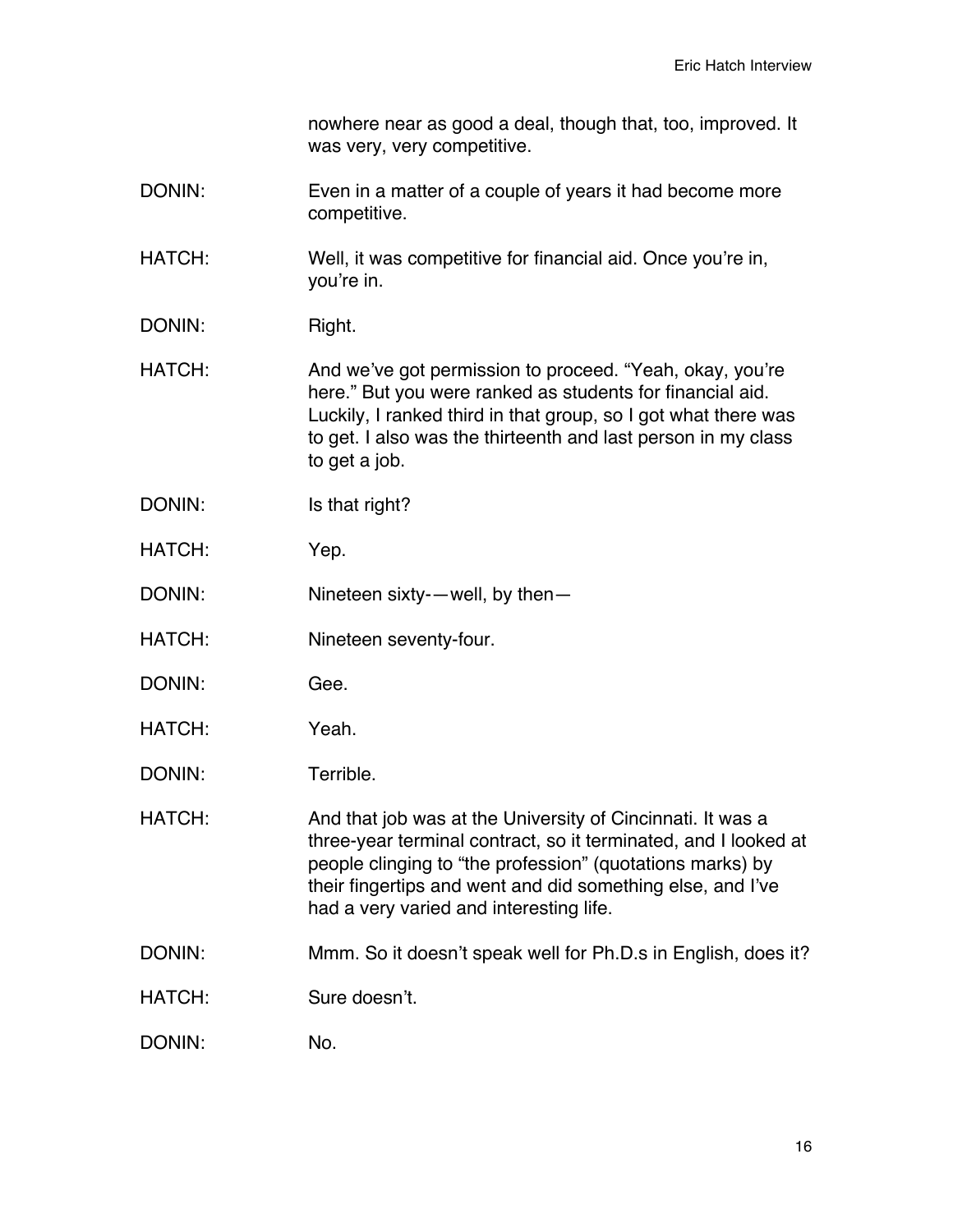- HATCH: And, you know, I forgot—I used to be genuinely pretty expert in some areas, and I'm not now, but at least tags of poetry float through my head from time to time.
- DONIN: Mm-hm.
- HATCH: It's not always. But I learned how to work. That's what I learned at UVA.
- DONIN: Work in terms of academic work?
- HATCH: Sit down and grind through it and get that job done and do it systematically and play by the rules, as opposed to skirting the edges of it. And I learned how to do that.
- DONIN: Mmm. So this love of English—was that with you before you got to Dartmouth?
- HATCH: I was born with it.
- DONIN: Uh-huh. Well, it was good you took advantage of it, then.
- HATCH: Uncle's a biographer, father's a comic novelist and scriptwriter, grandmother wrote poetry for the *New York Sun*, first cousin has three novels out and a bunch of other things.
- DONIN: It's definitely in the genes.
- HATCH: It's there. We're all very word-oriented people.
- DONIN: Mm-hm. So going back to your four years at Dartmouth, how did belonging to this community change you over those four years?
- HATCH: In a number of ways. I gradually got to be a little more relaxed with myself, and I learned to pick friends because I enjoyed them and who they were individually rather than what group they belonged to, so I got okay with that. I didn't feel I was desolate for friends.
- DONIN: Did you feel, when you got here, that you were desolate for friends?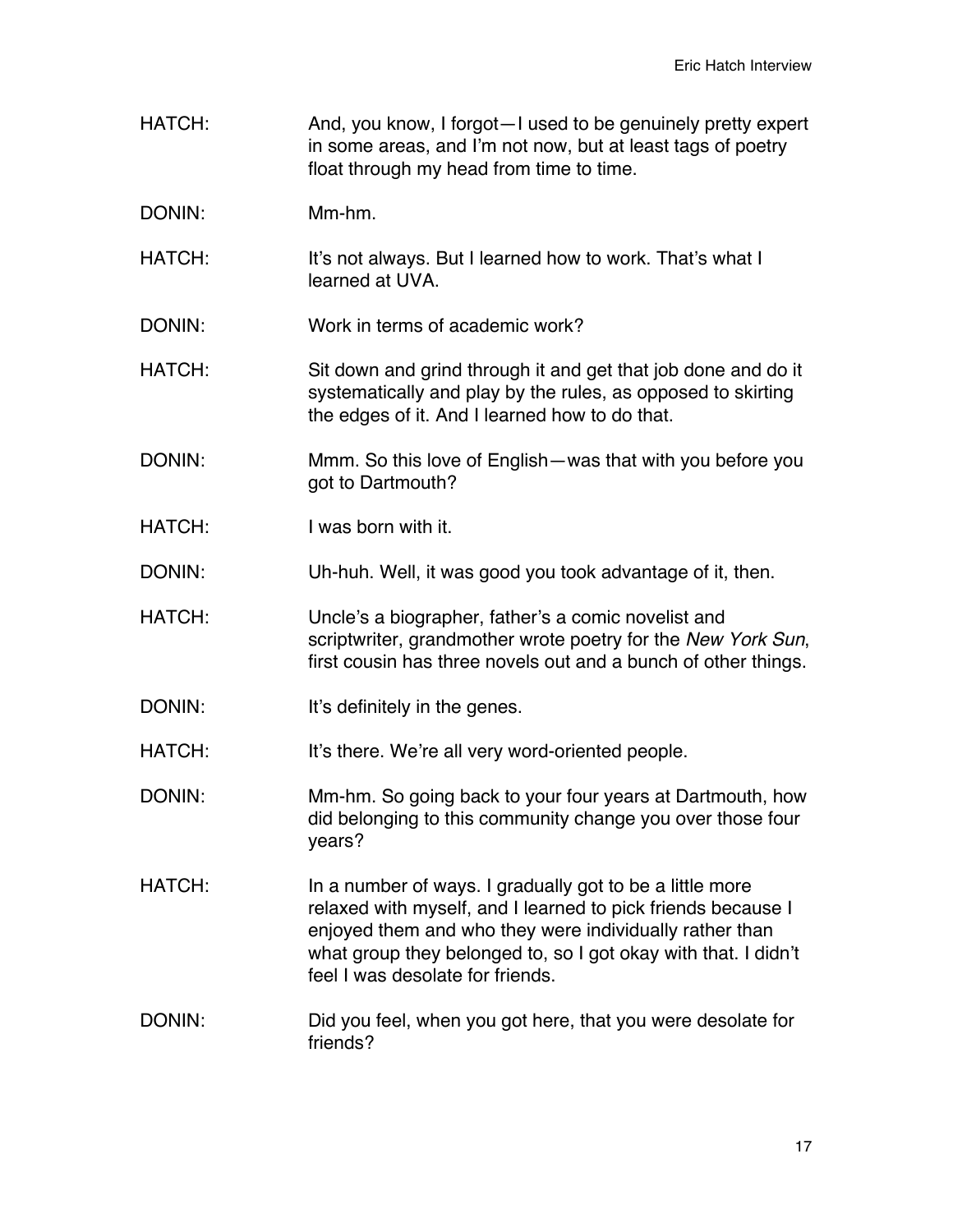- HATCH: Not really, because I had Sam, and I met Dennis Donahue the first night I was up here, and Dennis and I are still friends.
- DONIN: So it got better as you came—
- HATCH: It got better as it went along. Yeah, it did. But, again, I've always been self-reliant enough that friends are important but I can live without them, to an extent, like everybody else, you know? I'm not Robinson Crusoe.
- DONIN: Mm-hm. And how do you perceive that the Dartmouth community as you knew it then has changed to now?
- HATCH: Oh, my God!
- DONIN: And, you know, I'm not talking about coeducation. Obviously, all of that has taken place. But other ways that you've seen that it's changed.
- HATCH: There was a level of anti-intellectualism here that is no longer present. I've told you a little about that. But that was rampant. And that's not true today. These kids are proud of their minds and use 'em, and it's obvious in any conversation you have. And I say, "Yay!"
- DONIN: Well, yes. A number of presidents have made that part of their agenda.
- HATCH: Oh, they've succeeded. And—great! You know, I would have loved to have seen one of my kids go here.
- DONIN: They weren't interested.
- HATCH: Nope.
- DONIN: Fair enough.
- HATCH: Well, the older one is bipolar and can't. The younger one walked on a National Merit Scholarship from St. Olaf's but is now going to go to med school, so she's turned her life around.
- DONIN: She's found her way.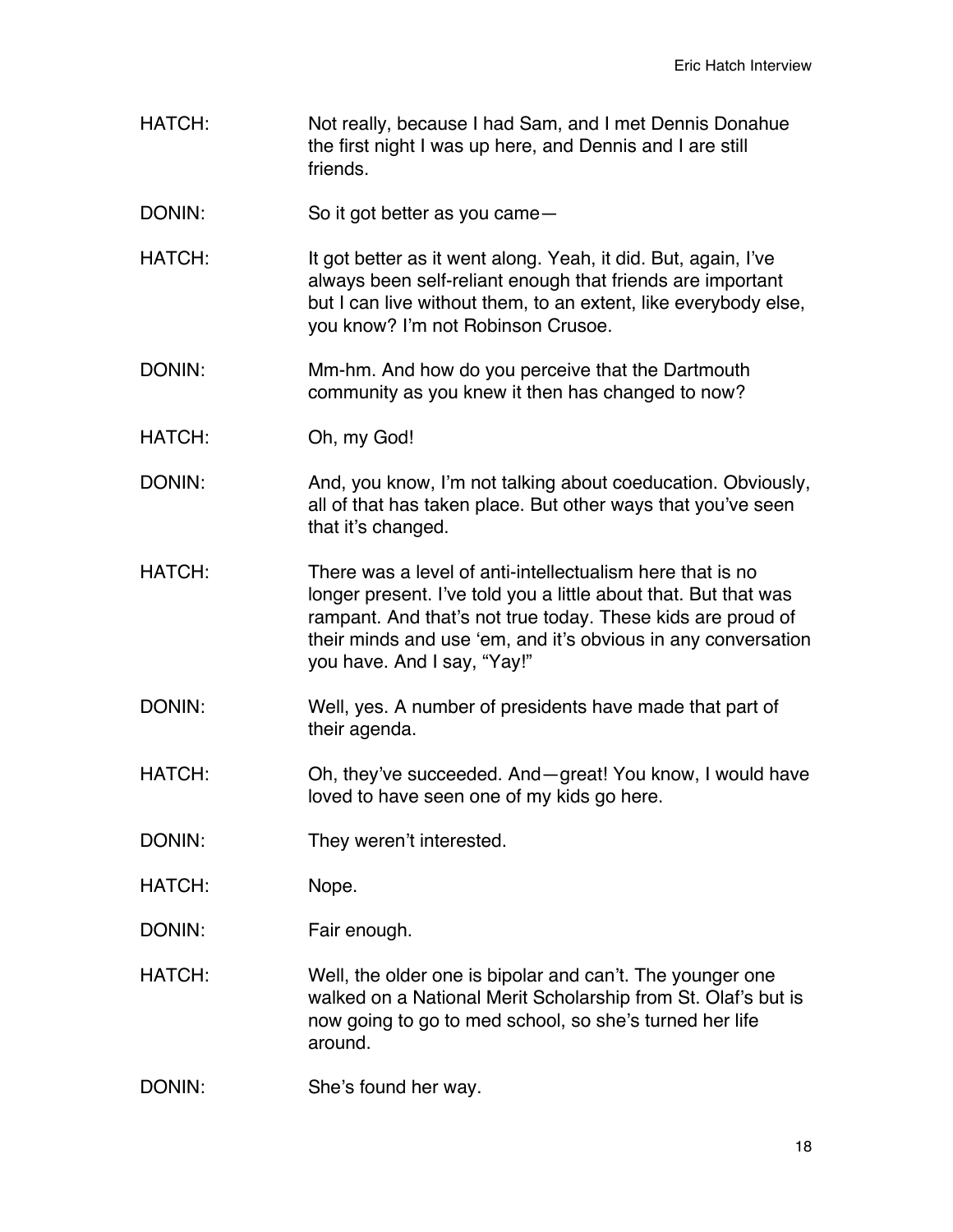- HATCH: Yeah. And she's payin' for it, so—
- DONIN: [Chuckles.]
- HATCH: We can't. We had a window, and it closed.
- DONIN: Right. Yeah. Well, —
- HATCH: So Dartmouth itself has changed. For one thing, the physical landscape is much more dense, with all the buildings. I don't think that's a good thing. I think the more open space was probably better for the college in certain ways. I understand the necessity for it, but—
- DONIN: How did its location in general impact you? I mean, did you grow up in the country, in the city?
- HATCH: Yes, I grew up in the country, but-
- DONIN: So you were comfortable here-
- HATCH: I grew up in a place with a village green and surrounded by—with a Congregational church on one end of that green and an Episcopal on the other side of it, and elm trees all up and down. Yeah, this was—and white houses.
- DONIN: This was like home.
- HATCH: Hey! Yeah! And the regularity of the Greek revival, a style I liked.
- DONIN: So this was not different for you.
- HATCH: Oh, it was somewhat. This was an academical village.
- DONIN: Right.
- HATCH: And I loved the Hop.
- DONIN: Yeah, and that was new when you were here.
- HATCH: Brand new, yep.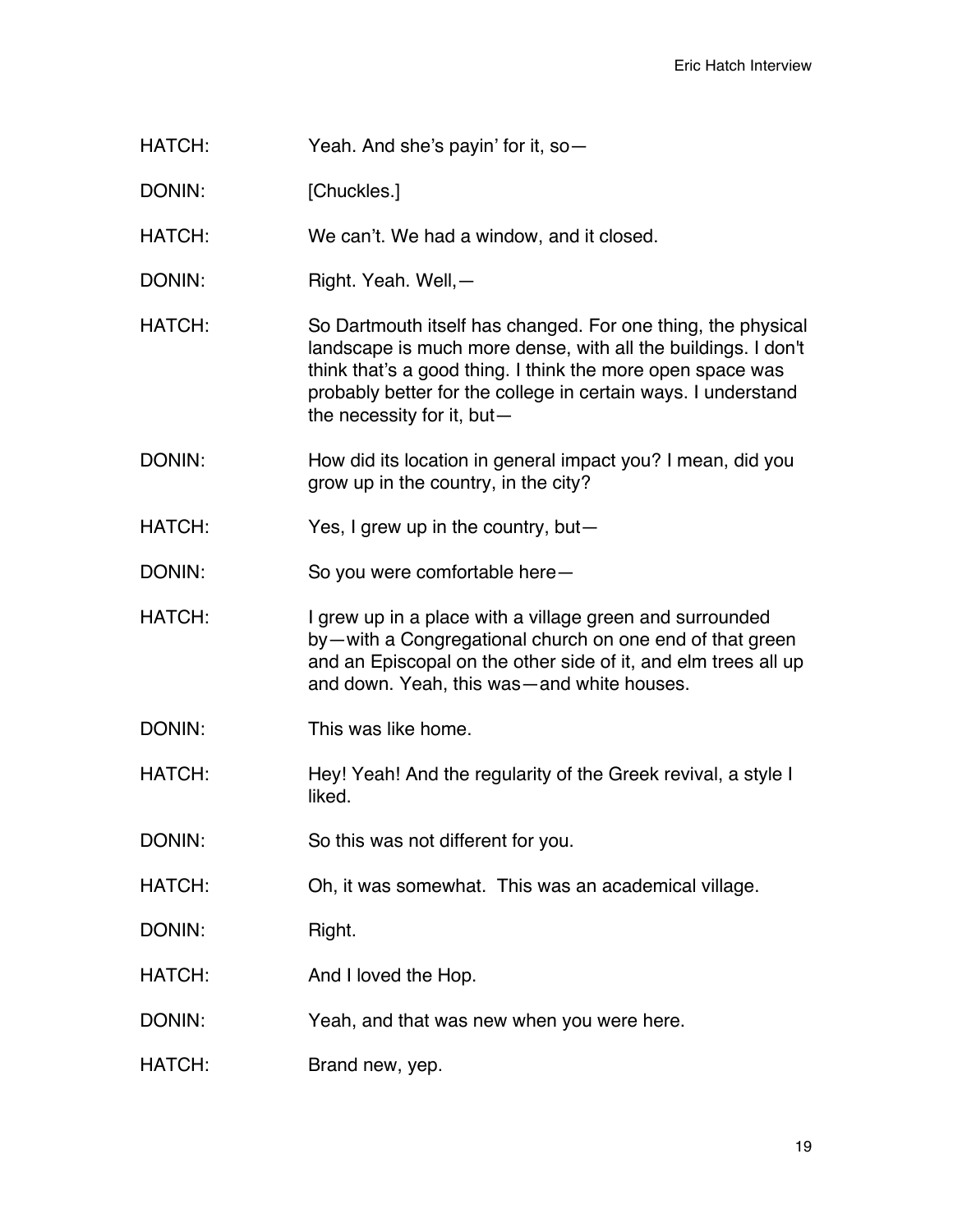- DONIN: Right. Lots of good things going on there.
- HATCH: Lot of activity.
- DONIN: Lot of good things, and I think a focus for a lot of people who before didn't realize how much the arts could impact their life.
- HATCH: That's true, too. And I was certainly one of those. I had no idea that in my later years I would be an artist. I had little exposure to music, and now I'm a very serious singer. You know, if I were here now, I would have been hanging out at the creative center all the time.
- DONIN: Right.
- HATCH: If I knew anything about myself now—because I told you, I was programmed for science.
- DONIN: Yep, yep.

HATCH: [Chuckles.] Self-programmed, but programmed.

- DONIN: Right. So you didn't discover that—your affinity for the arts did that start here, or—
- HATCH: No, that started afterwards.
- DONIN: Afterwards, right.
- HATCH: That started in grad school when I got working on the aesthetic movement era.
- DONIN: Oh, yeah.
- HATCH: You know, Edward Burne-Jones and Swinburne, Rossetti and all that gang.
- DONIN: Some of that may have been developmental, too.
- HATCH: I think so.
- DONIN: In terms of discovering that piece of you.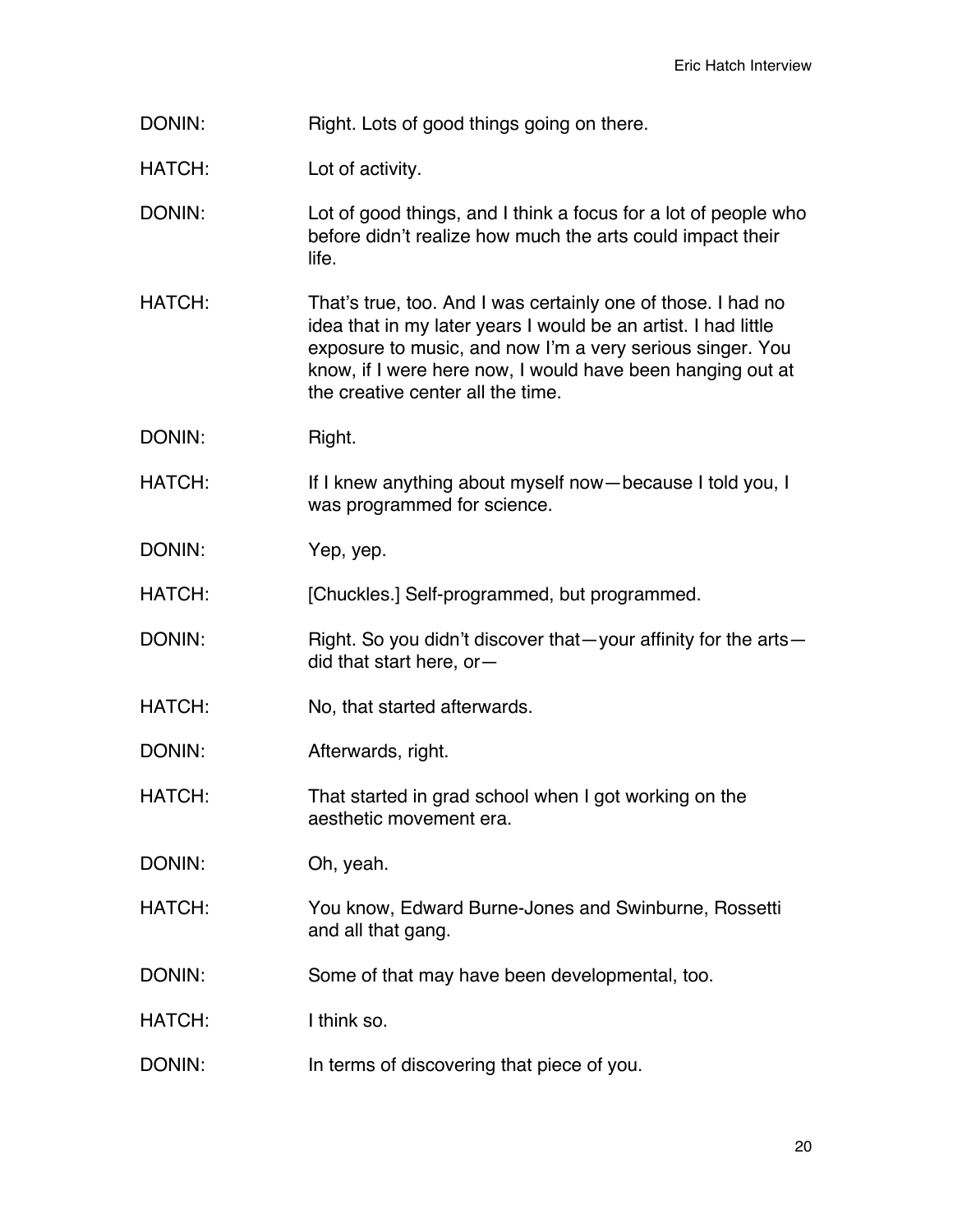- HATCH: Well, and just physical developmental.
- DONIN: That piece of you.
- HATCH: Which hemisphere is doin' the work. But, you see, I'vemany—one of the things that has helped me in life is that I can speaking engineering and science to ordinary folk and vice versa, so a lot of my jobs have involved translating between those two worlds. And I can do that. It's a gift.
- DONIN: Both sides of the brain.
- HATCH: So I can write technical stuff that reads very well and stuff that—you know, and vice versa.
- DONIN: Mm-hm. That's great.
- HATCH: Yeah, it is. It's a gift I had no idea, before I got into dealing with aesthetics, that I had. I knew I could write well, and I knew I got science (except for the math)—
- DONIN: Right. [Chuckles.]
- HATCH: But I didn't know that much of my life would be spent putting those two together.
- DONIN: Yeah. So if you had to describe to your family or whomever, your friends, with your friends from Dartmouth—if you had to describe how you had changed over your four years here and what were the major causes of that change, what would you say?
- HATCH: I would say that my appreciation of the outdoors, which had always been high, got higher. I mean, I used to love being up at four in the morning and going down fishing. Because I speak French, I took very few French courses and I saved them for when I really needed a gut course.
- DONIN: Oh, yes. [Both chuckle.]
- HATCH: I can remember bringing in a freshly-caught bass, wrapped in newspaper, to my 8 a.m. French 8 class and giving it to the professor.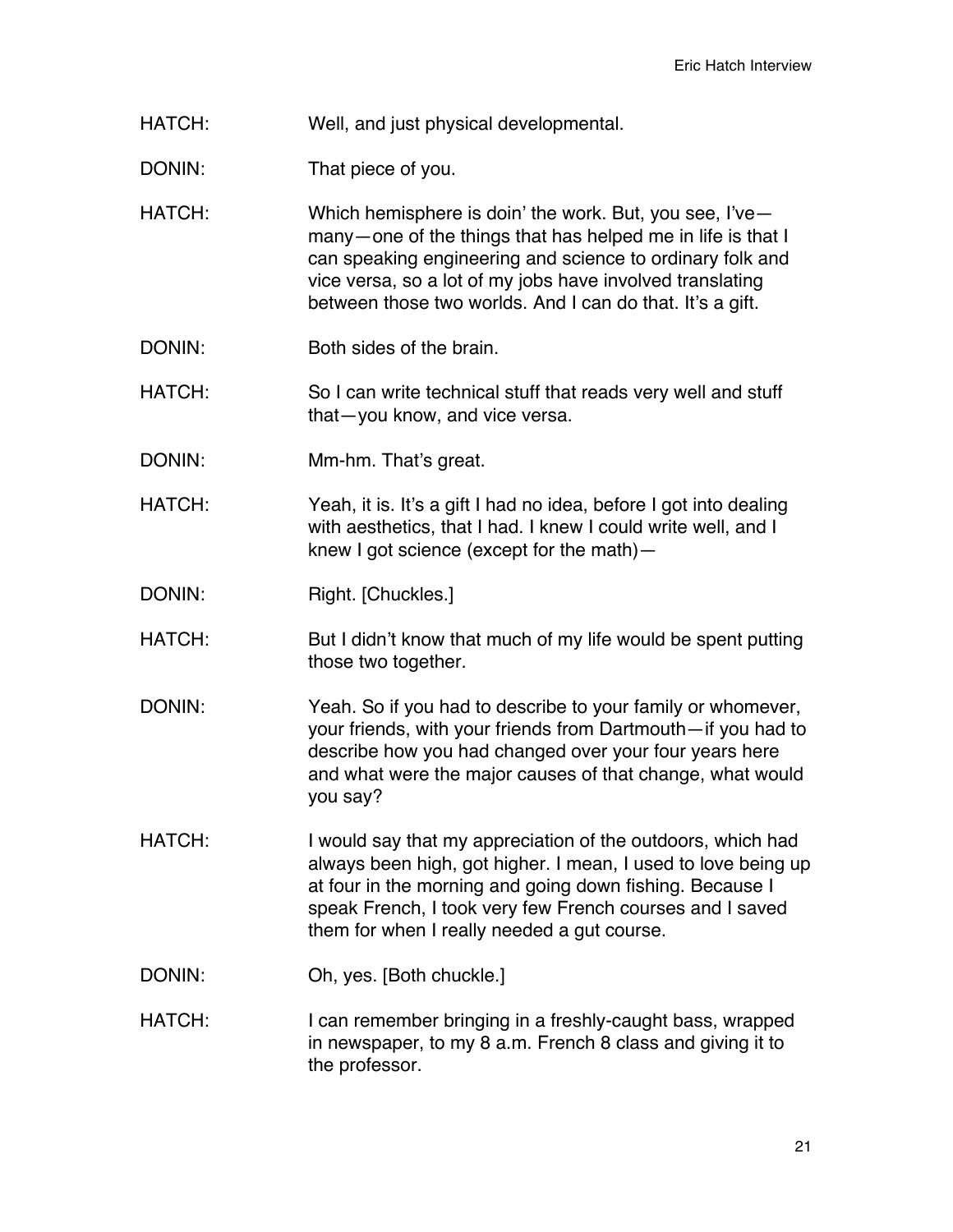- DONIN: Fantastic. I hope he appreciated it.
- HATCH: I have no idea if he did or not.
- DONIN: [Laughs.]
- HATCH: That was the week I got 13 hours of sleep for seven days straight.
- DONIN: Ooh! Why?
- HATCH: Mostly felt like it, and second, prepping for-
- DONIN: Is this exam time?
- HATCH: This was exam time, not just the course exams, but you had comprehensive exams. The English department was the last to let them go.
- DONIN: They were still doing that then?
- HATCH: Yep.
- DONIN: Wow. Oof!
- HATCH: We were, I think, the end of it. And I did very, very well on them, but I busted my ass getting ready.
- DONIN: Mm-hm. Gee!
- HATCH: Anyway, back to what did I learn from Dartmouth: I learned in disciplines other than the ones I concentrated on. I took a lot of history courses, I took some sociology courses, I took some psych courses, and I gained knowledge from all of those and realized I was really interested in that stuff. I also learned that: Don't take anything at 8 a.m., let alone German.
- DONIN: [Chuckles.]
- HATCH: I learned, to some extent, how to listen to people better. I learned better social skills as I went along, not that they were great, but I learned 'em better. And I was truly inspired by,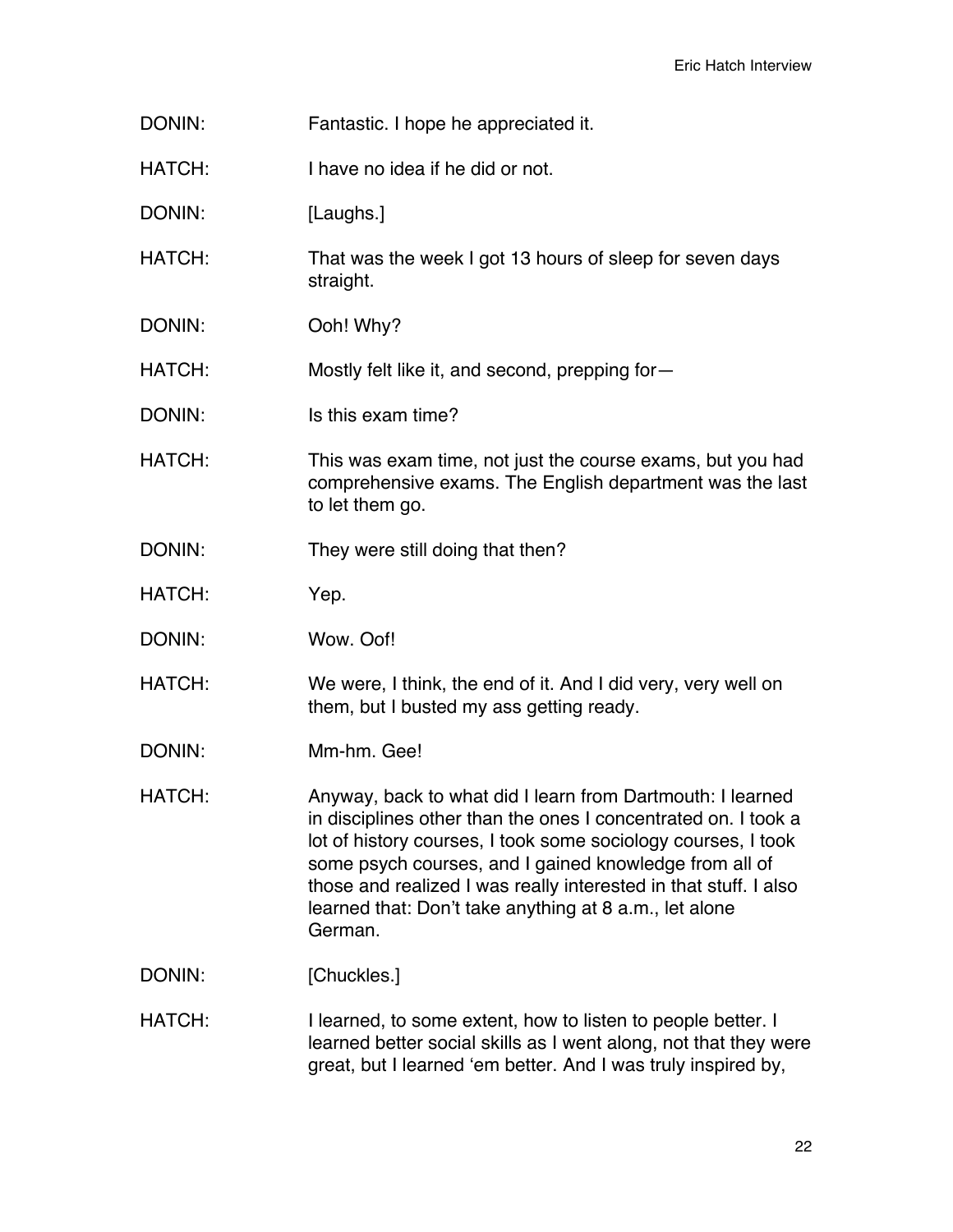well, as I said, Henry Terrie, Peter Bien, John Rassias, whom I got to be friends with—

- DONIN: Oh, yes. Right.
- HATCH: John knows who I am [chuckles], on sight.
- DONIN: Mmm. Great.
- HATCH: For various reasons. Tom Vargish.
- DONIN: Oh, yeah.
- HATCH: He was influential on me. And Elmer [Mike?] Choukas whom I had no personal relationships with and whose course I hated but I sure learned some very key stuff from his course on propaganda, and you may not know, but he was head of the propaganda section of OSS in the war, so—
- DONIN: Yes. He knew his stuff.
- HATCH: This was the horse's mouth. Even if he sounded like the other end of the horse,—
- DONIN: Mmm. [Chuckles.]
- HATCH: — he knew what he was talking about. And I got a huge amount out of that because it enabled me to distinguish baloney from discourse (and I'm using polite language). And I have always had a good BS detector, but he gave me an intellectual foundation for it. That was a major and useful learning.
- DONIN: A lifelong tool.
- HATCH: Yeah, a lifelong tool. Does it pass these tests?
- DONIN: Right, right. [Chuckles.]

And you also—you became engaged in the academic life significantly—

HATCH: Yes, I did.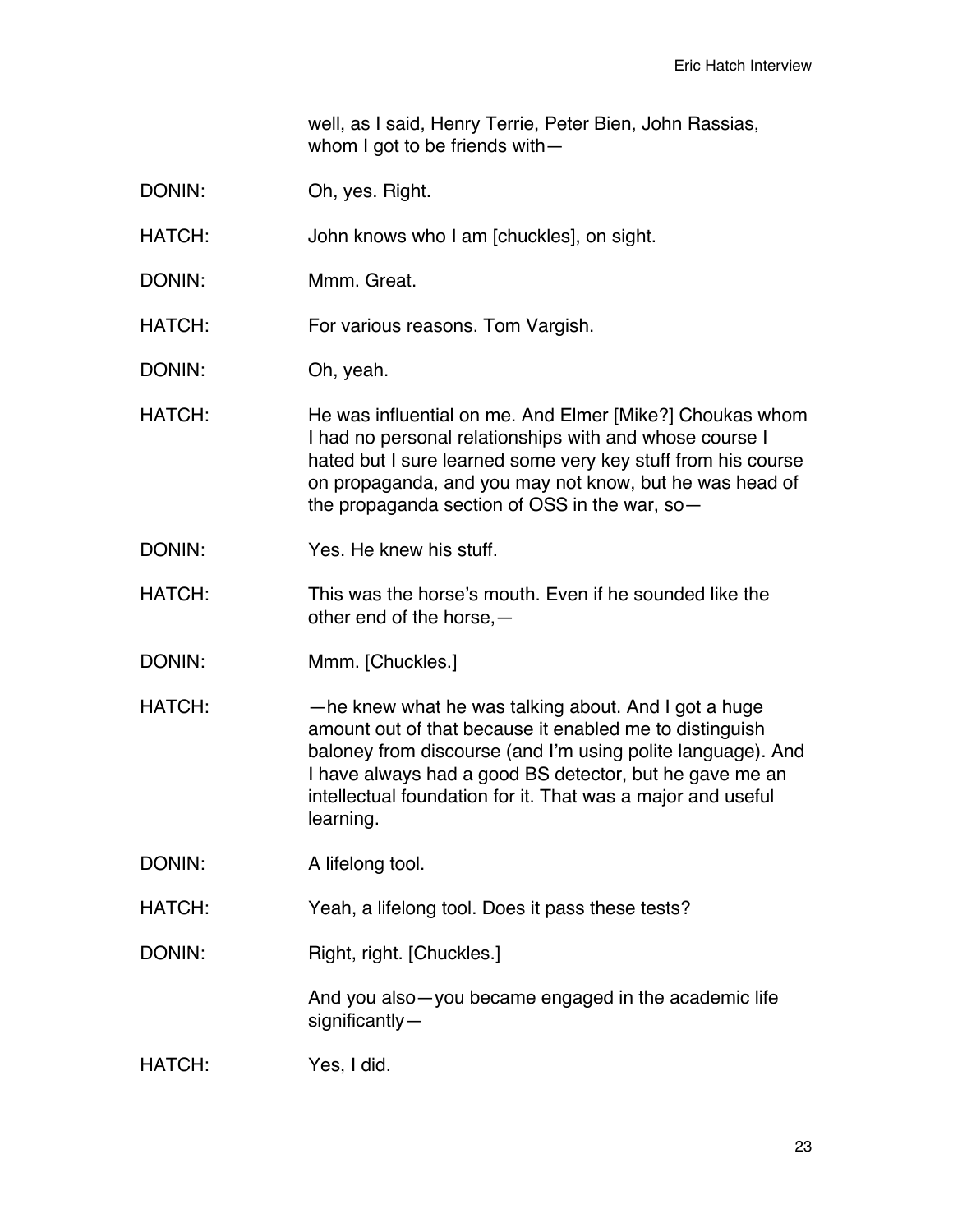- DONIN: — since you went on to
- HATCH: Yeah, but I, again, was sort of following a natural fault line. I didn't know what I wanted to do, and here I was getting this free ride to one of the top schools. What the hell? And I—
- DONIN: Buy yourself a few more years before you make up your mind.
- HATCH: Well, see, you know, I love literature. I've always loved it, and I wanted to see where that would lead. And I like teaching. I've been a teacher much of my life, though much of it for adults and nothin' to do with English—well, except for business writing, which I wrote a book on and taught for years.
- DONIN: Uh-huh.
- HATCH: Business writing for geeks, basically.
- DONIN: Oh, yeah. Well, that's a skill.
- HATCH: It is a skill that they sure need.
- DONIN: Yeah. Especially geeks.
- HATCH: But anyway, that was—those are the things that I got out of Dartmouth.
- DONIN: That was a lot of learning. Lot of learning.
- HATCH: And I learned respect for academics. I mean, I'd been soaking this stuff up at St. Mark's, because it was a place where you learned critical thinking skills. But I learned more respect for it as applicable across a lot of dimensions here at Dartmouth. And that was a useful learning.
- DONIN: So you didn't fit the profile at all of sort of the—you know, the prep school, frat boy—
- HATCH: No, not at all.
- DONIN: Beer-drinking—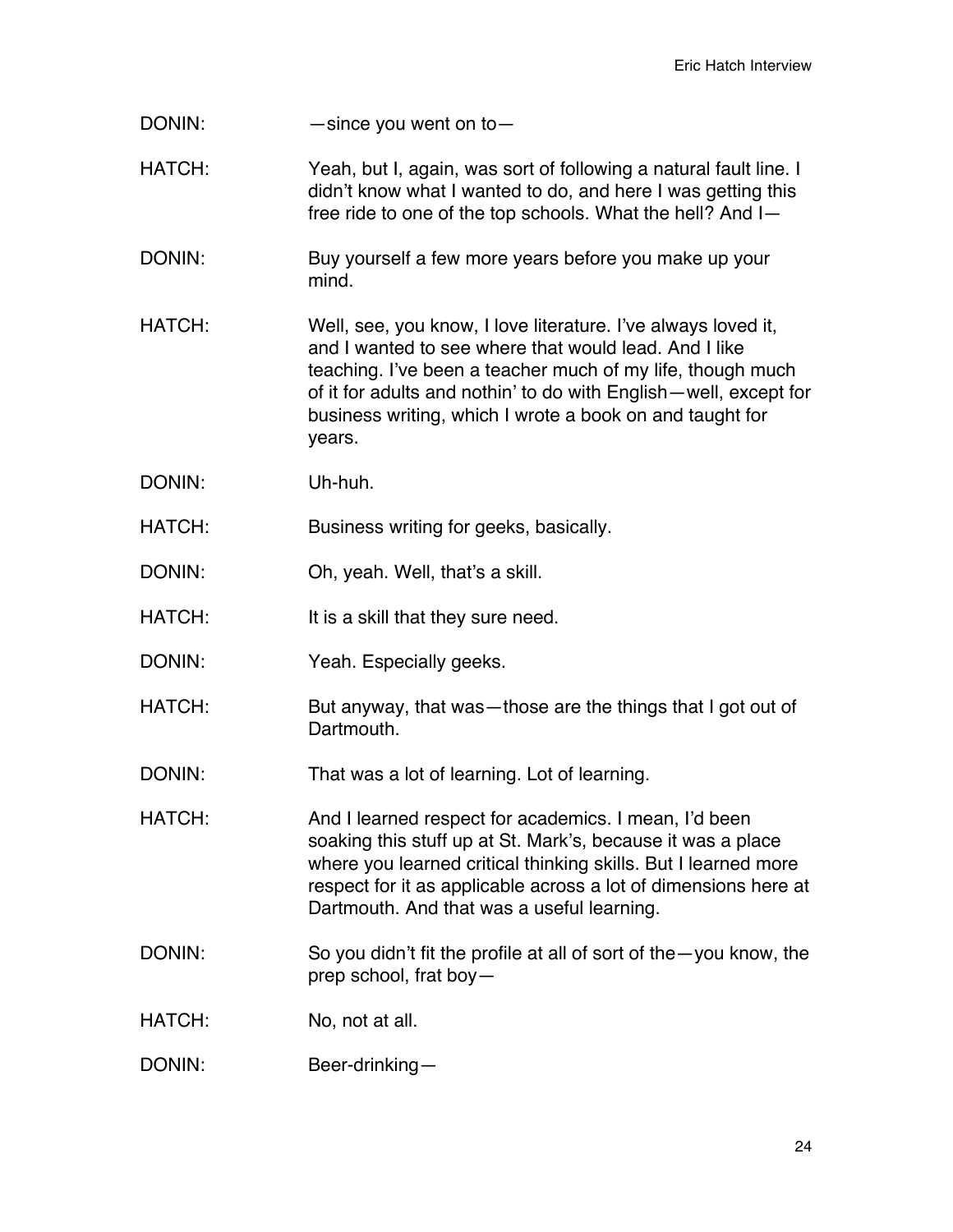HATCH: Beer-drinking, yes.

DONIN: Beer-drinking, yes? Okay. Athlete or whatever.

HATCH: No, and even skiing is a solo sport. I was not in the great skier league, but I was more than competent.

> But, no, I didn't fit it. And to this *day*, I don't feel like I belong in any of the core groups of the class. And that's probably me more than them, more than the folks, because I get along with people. I like my classmates. I love these reunions.

- DONIN: But this far out, are there still sort of core groups—
- HATCH: You bet.
- DONIN: —in a class?
- HATCH: Sure, there are.
- DONIN: Oh! In what sense?
- HATCH: There's the core group that raises money, the core group that gives money—
- DONIN: Oh, fair enough.
- HATCH: —the core group that is wired through national governance or top law, top art, which I'm edging into a little bit. That's why Roger and I wound up being friends, not because we were friends at Dartmouth but friends during reunions.
- DONIN: Yeah, that's great.
- HATCH: And he learned that I'm serious about it.
- DONIN: Yeah. That's a trend that we're seeing a lot of, that people discover classmates that they never had any contact with.
- HATCH: It happens every reunion! And it's great! These are terrific people!
- DONIN: Yeah, it is great.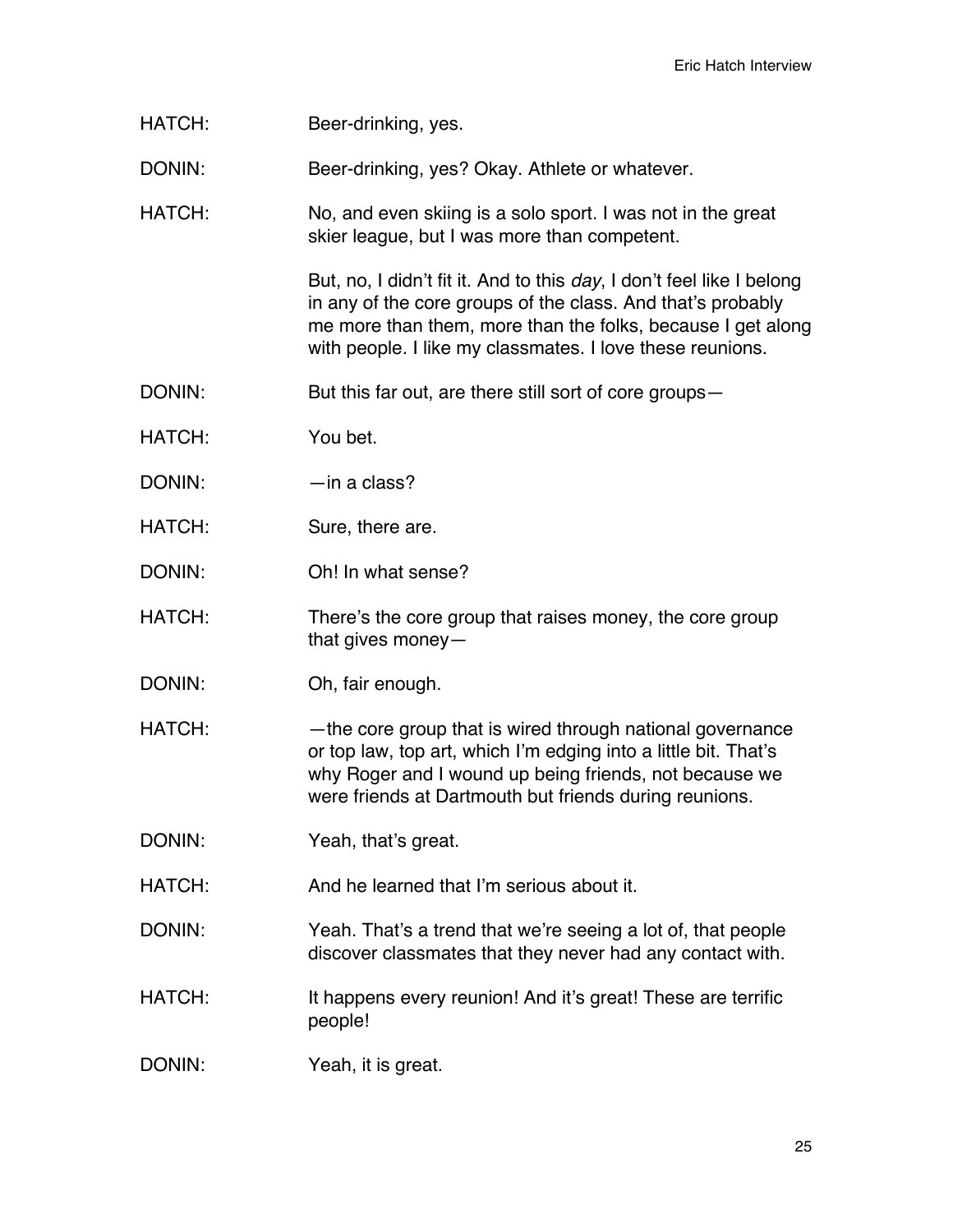HATCH: They have learned so much and mellowed so much, but the folks here are not dead from the neck up.

DONIN: Right.

- HATCH: And I live in a world where the number of thinking people I deal with in any given month, you can count it on one hand, at least on the level that's the norm around here, and it makes it a delight—
- DONIN: To be here.

HATCH: — —to swim in that pool for a little bit. You know, I'm tearing up. It means a tremendous amount.

- DONIN: Yeah. Well, you're not alone.
- HATCH: We ain't dead yet, as my license plate says.
- DONIN: Is that what—
- HATCH: It says [spells] "NT DED YT."
- DONIN: [Laughs.] That's great.
- HATCH: I had it changed from "EH PHOTO" to that this year.
- DONIN: Oh, "EH PHOTO"—oh, EH Photo. Are you a photographer?
- HATCH: Yeah, that's what I do these days.
- DONIN: Oh, I didn't know that.
- HATCH: I write and I take pictures. I take pictures, and I fix pictures. I pay the bills with photo restoration,—
- DONIN: Oh, interesting!
- HATCH: — and I pay my soul with fine art and travel photography.
- DONIN: We have to talk about that off the tape, too.
- HATCH: I'll give you a card.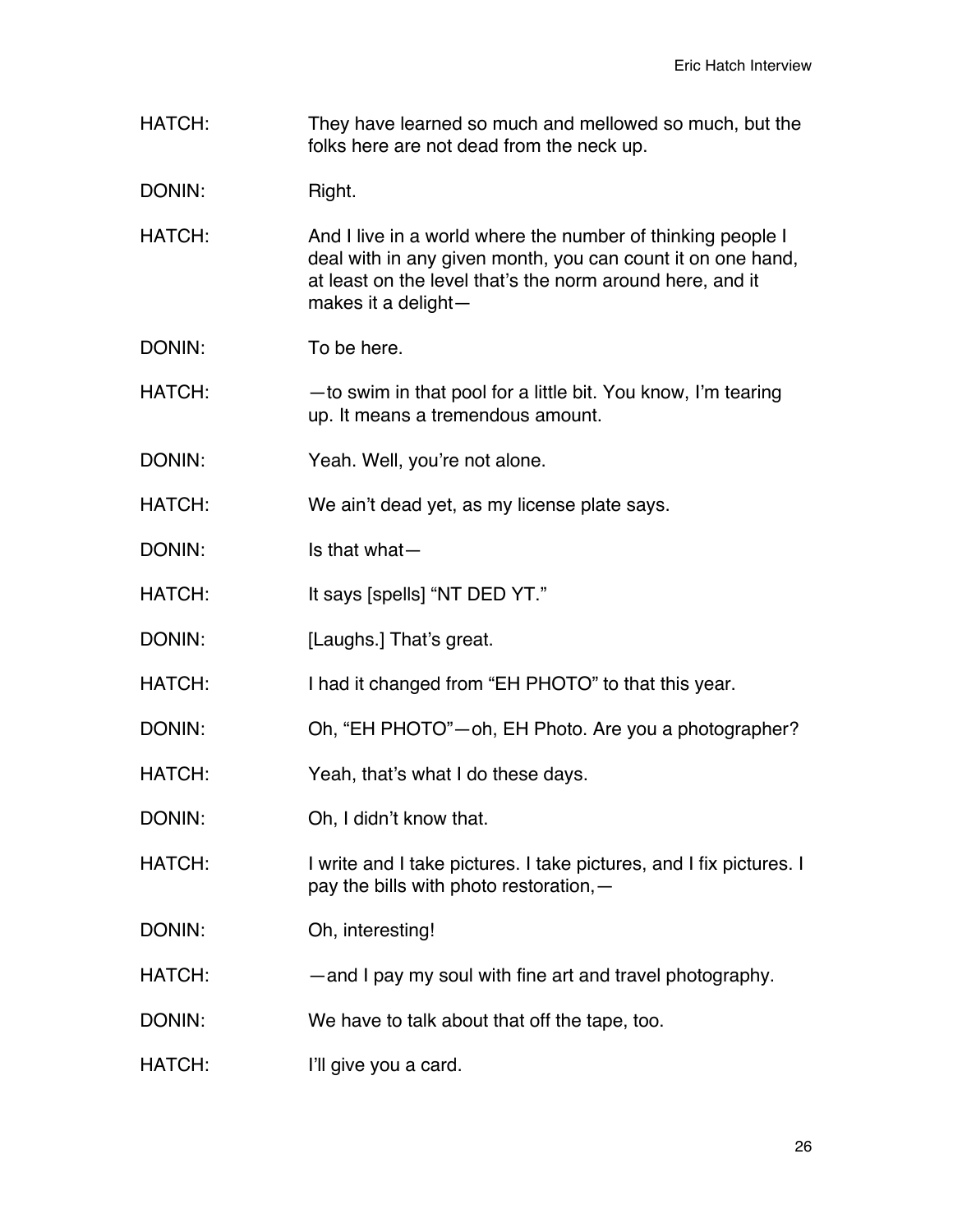| DONIN:        | Okay.                                                                                                                                                                                                                                                                                                                                                                                                                                                                                                                         |
|---------------|-------------------------------------------------------------------------------------------------------------------------------------------------------------------------------------------------------------------------------------------------------------------------------------------------------------------------------------------------------------------------------------------------------------------------------------------------------------------------------------------------------------------------------|
|               | So just to wrap up here, $-$                                                                                                                                                                                                                                                                                                                                                                                                                                                                                                  |
| HATCH:        | Yeah.                                                                                                                                                                                                                                                                                                                                                                                                                                                                                                                         |
| DONIN:        | I guess we've sort of wrapped up. I mean, what would you<br>say about the impact that belonging to this Dartmouth<br>community, this Dartmouth family, has had on you over the<br>years?                                                                                                                                                                                                                                                                                                                                      |
| HATCH:        | It has meant more with every passing year, not because I'm<br>nostalgic but because I get reminded that there are a group<br>of people out there whose roots I understand, whose<br>language I can speak, even if I disagree with them<br>politically—and half of them I do, and half of them I don't. I'm<br>on the liberal side. But it is an extended family, and I feel<br>connected to that family, and it's the only family I've got. I've<br>got, you know, two adult kids. The relatives are pretty much<br>all gone. |
| DONIN:        | Mm-hm.                                                                                                                                                                                                                                                                                                                                                                                                                                                                                                                        |
| <b>HATCH:</b> | And we weren't all that close to begin with. And I've got a<br>terrific wife and a nice dog, but that's it. And one overweight<br>Maine coon cat.                                                                                                                                                                                                                                                                                                                                                                             |
| DONIN:        | [Chuckles.]                                                                                                                                                                                                                                                                                                                                                                                                                                                                                                                   |
| HATCH:        | But that's not enough.                                                                                                                                                                                                                                                                                                                                                                                                                                                                                                        |
| DONIN:        | Well, this is the family you've chosen.                                                                                                                                                                                                                                                                                                                                                                                                                                                                                       |
| HATCH:        | Yeah!                                                                                                                                                                                                                                                                                                                                                                                                                                                                                                                         |
| DONIN:        | The family you've been given.                                                                                                                                                                                                                                                                                                                                                                                                                                                                                                 |
| HATCH:        | Well, I was gifted with it.                                                                                                                                                                                                                                                                                                                                                                                                                                                                                                   |
| DONIN:        | Yeah.                                                                                                                                                                                                                                                                                                                                                                                                                                                                                                                         |
| HATCH:        | You know, I wasn't making choices about going to college. I<br>was given my choice of where, but I wasn't given my choice<br>of if.                                                                                                                                                                                                                                                                                                                                                                                           |